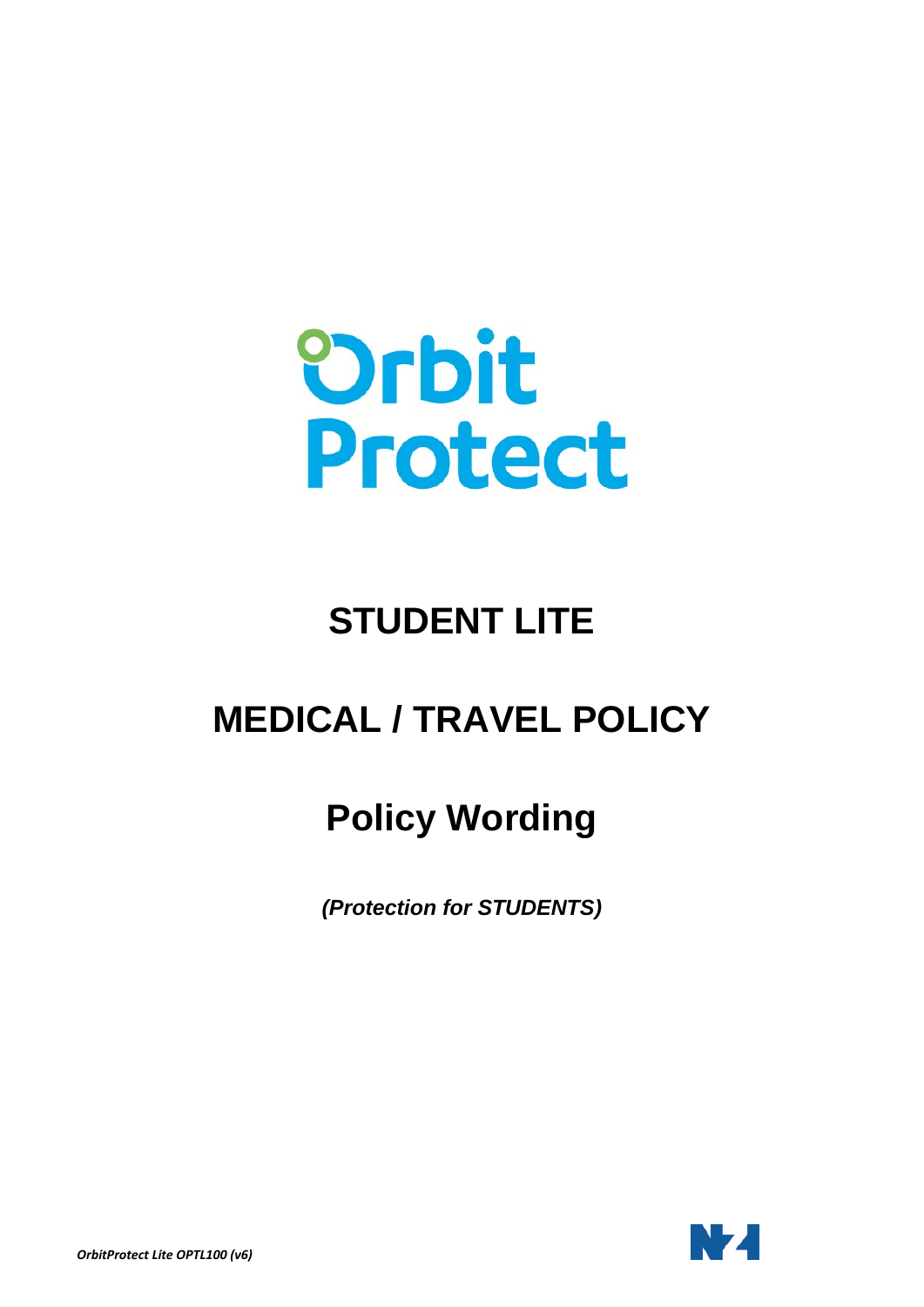### **This policy wording applies to all policies purchased on or after 15 November 2016**

## **STUDENT LITE MEDICAL / TRAVEL POLICY**

#### <span id="page-1-0"></span>**WELCOME**

Welcome to our OrbitProtect policy. Thank you for choosing our policy to protect you. This policy:

- is only available to international students who come to New Zealand to study or people who hold a visa under the New Zealand government open work permit programme (Post Study Work Visa - Open), and
- has been carefully prepared to provide you with extensive insurance cover while you are a student in New Zealand and while you are in transit between New Zealand and your country of origin, and also if you choose to travel to Australia and the South West Pacific.

We have taken care to write the policy so that it is easy to read and understand. However, please read this policy carefully and call us immediately if you have any questions about the policy.

If you are calling from:

- within New Zealand, telephone 0800 478 833, or 0800 4 STUDENT, or
- outside of New Zealand, telephone +64 3-434 8151 (reverse charge).

**You must read all sections of this policy carefully.** They tell you important information about the benefits of this policy, such as what you are covered for and what you are not covered for and any conditions on which the cover is dependent.

#### **UNDERWRITER**

This OrbitProtect policy is underwritten by NZI, a business division of IAG New Zealand Limited.

#### **ELIGIBILITY**

You will be eligible for cover under this policy if you are an **International Student** as defined under "Policy Definitions" on this Policy Document.

#### **CLAIMS ASSISTANCE**

If you wish to make a claim once the policy is in force, please contact us on:

- 0800 478 833 if you are calling from within New Zealand, or 0800 STUDENT
- +64 3 434 8151 (reverse charge) if you calling from overseas.

In the event of a claim please also refer to "SECTION 7: MAKING A CLAIM ON THIS INSURANCE" in this policy document.

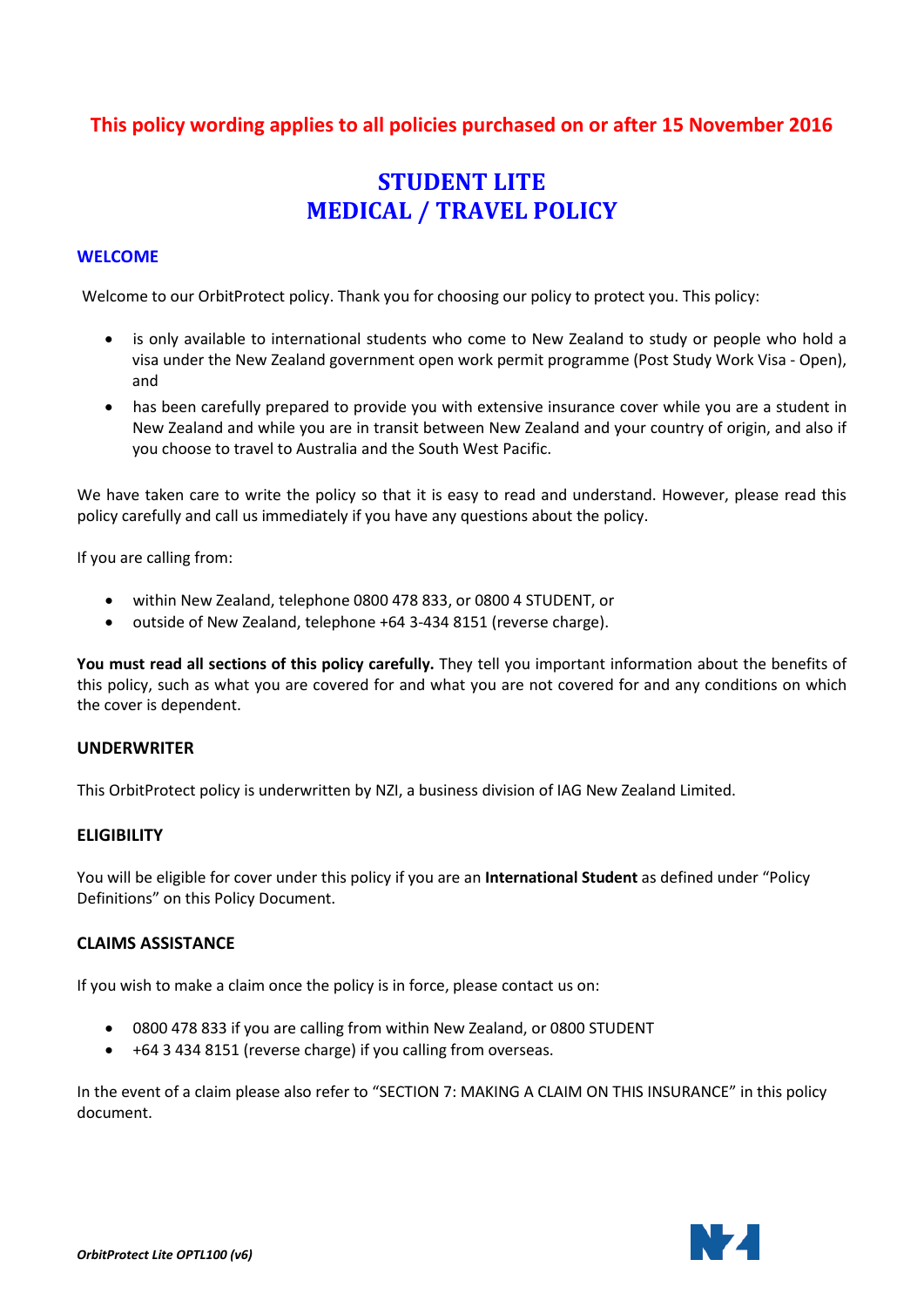## **TABLE OF CONTENTS**

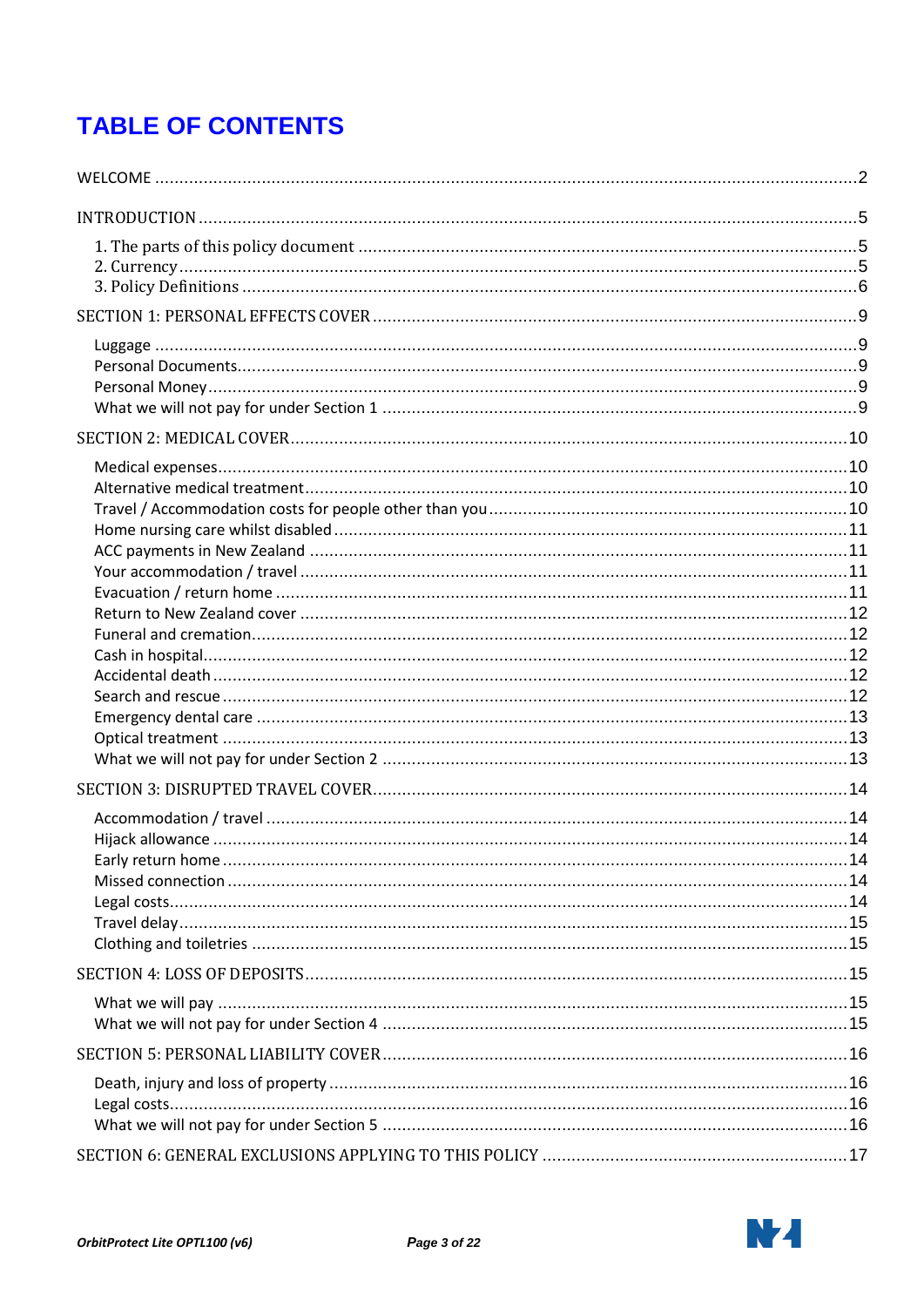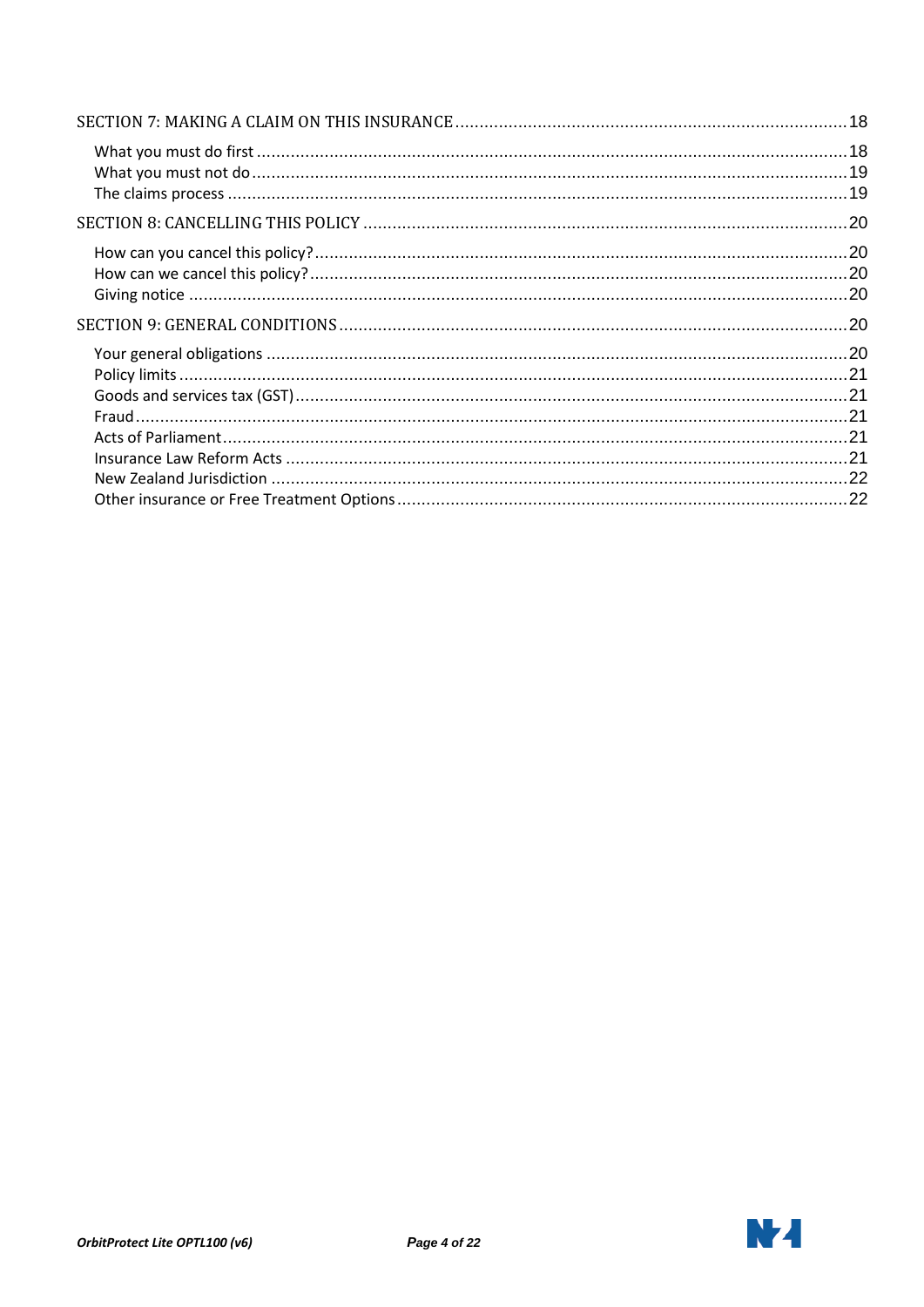#### <span id="page-4-0"></span>**INTRODUCTION**

#### **What you and we agree to**

By taking out this insurance policy **you** are making a legal contract. This means **you** agree to meet certain obligations and conditions. In return, **we** agree to provide specified insurance cover.

#### **You agree to:**

- pay the premium (including any government levies and taxes), and
- meet all obligations and conditions of the contract.

In return for this **we** agree to provide the insurance cover that is explained in the policy wording.

<span id="page-4-1"></span>**1. The parts of this policy document Your** policy consists of the following parts: **The Policy Document**

This provides details about:

- the cover provided, and
- all the obligations and conditions connected with the policy.

**You** are reading the policy document now.

#### **The Certificate of Insurance**

This is a separate document that goes with the policy document and shows the:

- specific details of **your** insurance,
- commencement date,
- **period of insurance**,
- premium paid for the insurance, and
- amounts **you** are insured for.
- <span id="page-4-2"></span>**2. Currency** All sums insured specified in this policy are in New Zealand dollars.

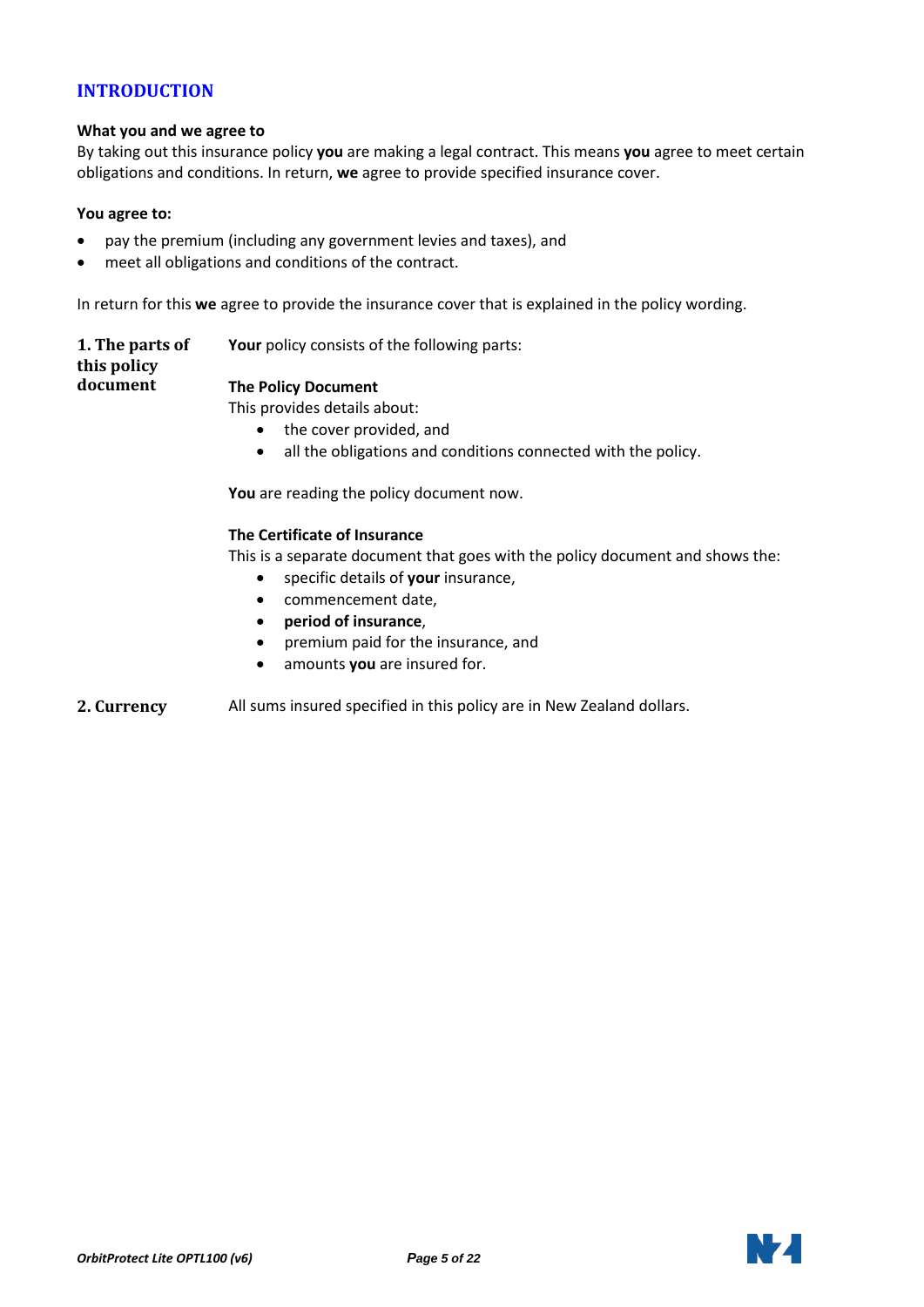### <span id="page-5-0"></span>**3. Policy Definitions**

Certain words in this policy have a specific meaning. These words are listed below, along with their definition (specific meaning). The definitions also apply to the plural and derivatives of the listed words, (for example, the definition of "accident" also applies to "accidents", "accidental" and "accidentally").

#### **Accident**

A happening or event that is unexpected and unintended from **your** point of view.

#### **Alternative medical provider**

A person acceptable to us who is any of the following:

- an osteopath;
- a chiropractor;
- an acupuncturist.

#### **Country of origin**

The country where **your** home is, and from which **you** have travelled to New Zealand.

#### **Disablement**

When referring to **you:**

• an **accidental injury** (or **illness**) that requires treatment by a **registered medical practitioner** or dentist, and

When referring to a **relative**:

• a life-threatening **accidental injury** or **illness** that first appears during the **period of insurance**.

#### **Eligible education provider**

An educational institution which is a signatory to the Code of Practice for Pastoral Care of International Students as established under section 238F of the Education Act 1989.

#### **Excess**

The amount of the claim **you** must meet. It is not covered by this insurance, and **we** will deduct it from the claim.

#### **Illness**

Sickness or disease.

#### **Injury**

Internal or external bodily **injury** caused solely and directly by:

- violent, **accidental**, external and visible means, or
- medical misadventure.

#### **International student**

A person who is:

- studying or intending to study in New Zealand or holds a work permit under the New Zealand government open work permit programme (Post Study work Visa – Open), and
- meets Immigration Act requirements for entry into New Zealand.

#### **Loss**

Physical loss, damage or destruction.

**Luggage**

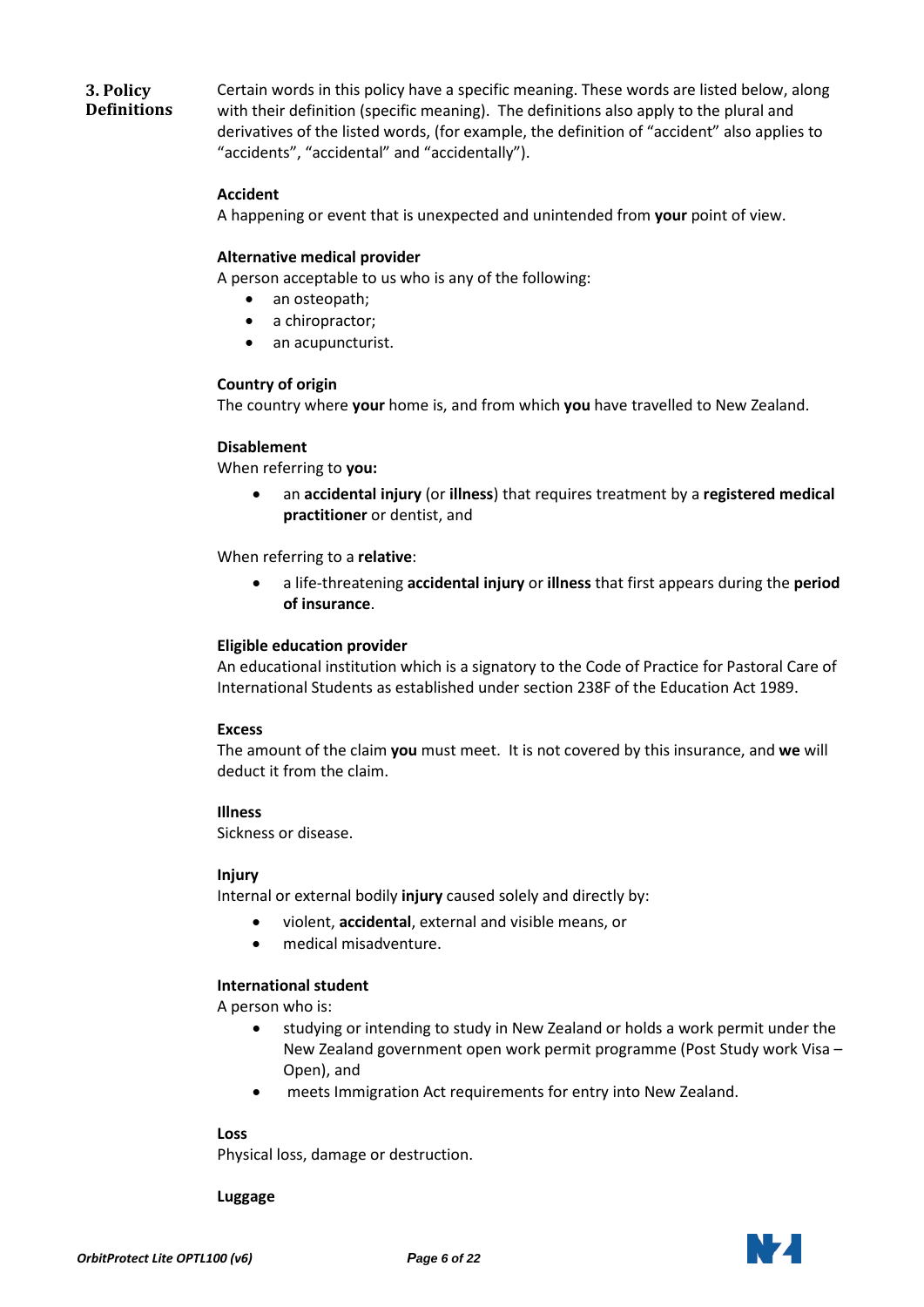**Your** baggage, personal effects and household items that are taken with **you** or purchased by **you** when travelling:

- to New Zealand from **your country of origin** and during **your** time of study in New Zealand, or
- from New Zealand back to **your country of origin** or while on holiday in Australia or the **South West Pacific**.

#### **Overseas**

A country **you** have a stopover in, not exceeding nine days, whilst travelling between **your country of origin** and New Zealand, or while **you** are holidaying in Australia or the **South West Pacific** for a period not exceeding 31 days, but not including **your country of origin** and New Zealand.

#### **Period of insurance**

**Your** policy coverage is effective from different dates and should be read in conjunction with the terms and conditions of each policy section.

#### • **Section 4 – Loss of Deposits**

In respect of costs relating to **your** travel arrangements, education fees and any other non recoverable deposits paid, cover starts from when the premium is paid to **us** and cover is confirmed by the issue of **your** Certificate of Insurance.

#### • **All other Sections**

Cover starts from the time **you** leave **your** home in **your country of origin** on or after the start date shown on **your Certificate of Insurance** and finishes when **you** return permanently to **your country of origin** or the expiry date shown on your Certificate of Insurance (whichever occurs first) and provided the loss occurs during the **period of Insurance.**

#### **Pre-existing condition**

Any of the following:

- a physical defect, medical condition or disease for which treatment (including medication) or professional advice of any kind (from a medical adviser or other adviser) has been received or prescribed in the six months before the policy starts, and/or
- an ongoing medical condition or **disability** that exists when the policy starts.

In respect to **you** only, any medical condition, disease or **disability** not otherwise excluded which **we** would consider to be a **pre-existing condition** that developed during the currency of a previous OrbitProtect Prime or Lite policy, is automatically insured under this policy provided there is unbroken OrbitProtect coverage from the date the condition, disease or **disability** developed.

#### **Public Place**

Means any area to which the public has access (whether authorised or not).

#### **Registered medical practitioner**

A person, acceptable to **us**, who:

- is not **you, your** relative, business partner or associate, and
- in New Zealand, is registered and practising as a medical practitioner in New Zealand, or
- **overseas** or **your country of origin ,** is a registered and practising medical practitioner in the country where **you** require treatment.

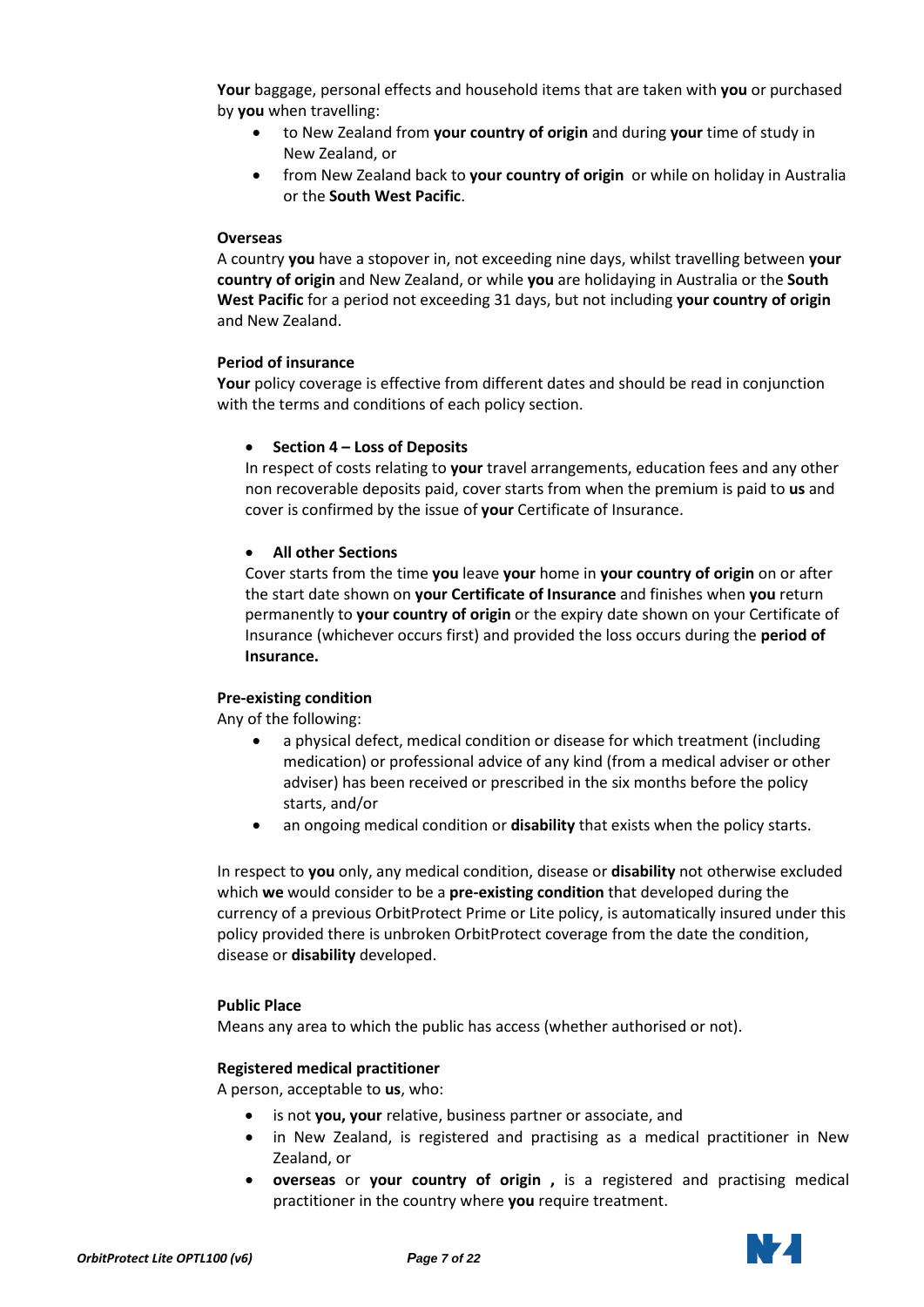#### **Relative**

**Your**:

- spouse, de facto partner, fiancé, fiancée, or
- child, step-child, grandchild, or
- brother, sister, or
- parent, step-parent, grandparent, guardian, parent-in-law.

#### **South West Pacific**

Any of the following destinations:

American Samoa, Cook Islands, Fiji, French Polynesia, Kiribati, Lord Howe Island, New Caledonia, Niue, Norfolk Island, Samoa, Tonga, Tuvalu, Vanuatu

#### **Specified**

The item or items of **luggage you** have detailed on **our** application form and are noted on the **Certificate of Insurance**.

#### **We**

'NZI' means NZI, a business division of IAG New Zealand Limited. "Our" and "us" have the same meaning.

#### **You**

The person(s) shown in the Certificate of Insurance as the 'person insured'**. 'Your'** and **'yourself'** have the same meaning**.**

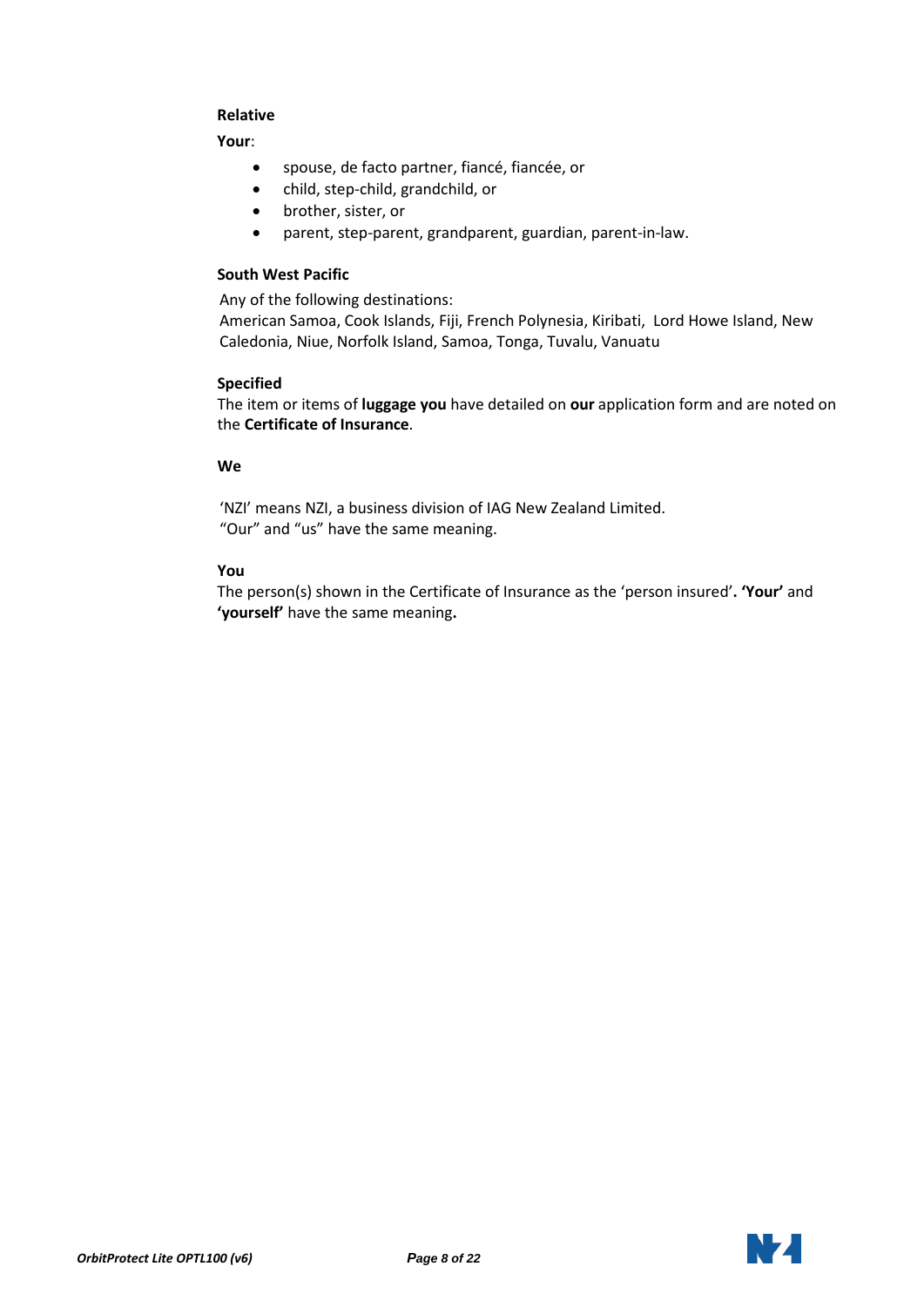An **excess** of \$150 in total applies to this section for any 1 claim.

#### **1.1 Luggage**

**COVER**

<span id="page-8-0"></span>**SECTION 1: PERSONAL EFFECTS** 

> <span id="page-8-1"></span>If an item of **specified luggage** suffers **accidental loss** during the **period of insurance, we** will at **our** option:

- repair it
- replace it, or
- pay **you** an amount that covers **your loss** (taking into account depreciation and wear and tear for clothing or footwear more than one year old) up to the amount shown for the item in **your Certificate of Insurance** but not more than \$10,000 for any one item and to a maximum of \$30,000 in total.

#### **1.2 Personal Documents**

<span id="page-8-2"></span>**We** will pay **you** up to \$3,000 to cover the non-recoverable cost of replacing personal documents (including credit cards and travellers cheques) that are:

- stolen or suffer **accidental loss,** or
- used by an unauthorised person during the period of insurance.

### **1.3 Personal Money**

<span id="page-8-3"></span>**We** will pay up to \$1,000 to cover the theft or **accidental loss** during the **period of insurance** of **your** personal money, including

- bank notes
- coins, or
- monetary vouchers used for the journey.

#### **1.4 What we will not pay for under Section 1**

<span id="page-8-4"></span>**We** will not pay:

- a. for the electrical or mechanical breakdown of any article
- b. for the scratching or breakage of:
	- fragile articles
	- brittle articles, or
	- electronic components

unless the scratching or breakage is caused by a collision involving a vehicle in which **you** are travelling. (Note: this exclusion does not apply to spectacle lenses, binoculars, computers, mobile phones and photographic or video equipment.)

- c. for wear and tear, deterioration, or **loss** caused by:
	- atmospheric or climatic conditions
	- any process of cleaning, repairing, restoring or altering, or
	- faulty workmanship
- d. for the **loss** or theft of **luggage** that **you** leave unattended in a **public place** or any place to which the public has access
- e. for the theft of **luggage** from an unlocked vehicle
- f. for the **loss** of a bicycle or sports equipment while in use
- g. more than \$1,500 per item to a maximum of \$10,000 in total for **luggage** that is left in a locked but unattended vehicle
- h. for unaccompanied **luggage** or **luggage** that is shipped under any air, road

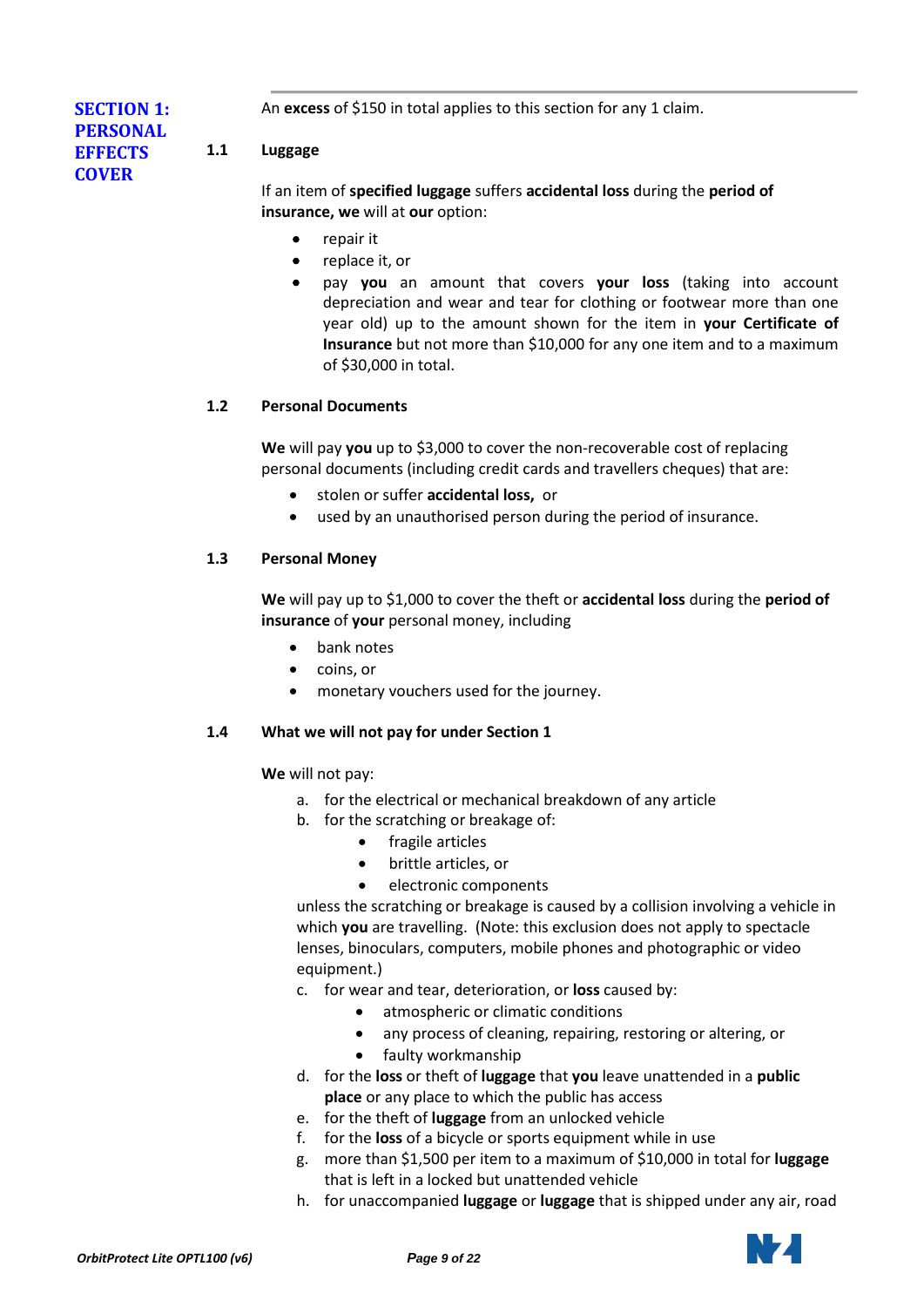or marine freight contract

- i. for tools of trade, or travellers samples used for business
- j. for the **loss** in value or shortage of money caused by mistakes or omissions by any person or currency fluctuation
- k. for any **loss** to bullion
- l. for the unauthorised use of credit cards where the personal identification number (PIN) has been used to access funds
- m. for the **loss** or theft of personal money or personal documents (including bank notes, coins, monetary vouchers, travellers' cheques and credit cards) if at the time of **loss** they are not:
	- under **your** personal supervision, or
	- in **your** securely locked place of residence or study within New Zealand, or
	- contained in a securely locked safe or strong room while you are travelling outside New Zealand.

#### **2.1 Medical expenses**

<span id="page-9-0"></span>**SECTION 2: MEDICAL COVER**

<span id="page-9-1"></span>**We** will pay for **your** medical expenses (including ambulance, hospital, surgical and medical treatment fees) provided that:

- a. **you** incur the expenses as a result of becoming **disabled** by **accidental injury** or **illness**
- b. the **injury** or **illness** occurs or first arises during the **period of insurance,** and
- c. **you** incur the expense within 12 months of the date of **disablement**.

#### **2.2 Alternative medical treatment**

<span id="page-9-2"></span>**We** will pay up to a maximum total amount of \$300 per annum for treatment in New Zealand by an **alternative medical provider** if the treatment is recommended by a **registered medical practitioner.**

#### **2.3 Travel / Accommodation costs for people other than you**

<span id="page-9-3"></span>If **you** become **disabled** while in New Zealand or **overseas** during the **period of insurance** and are hospitalised, **we** will pay the travel and/or living expenses of up to two persons to travel to and/or stay with **you** while **you** are **hospitalised** provided that:

- **you** do not become **disabled** in **your country of origin** at the start of the **period of insurance,**
- person(s) who travel(s) to/stay(s) with **you** is **your** spouse, **your** travelling companion(s) or other nominated person(s) who have been approved by **us**,
- a **registered medical practitioner** provides written advice that it is necessary for someone to be with **you,**
- the expenses of person(s) who travel(s) to and/or stay(s) with **you** is/are of the same standard or fare class as those originally utilised by **you** for **your** trip (unless **we** agree in writing to a fare upgrade),
- the maximum benefit payable does not exceed \$100,000,
- the maximum living expenses benefit while in New Zealand is \$250 per day, and \$5,000 in total, and
- the expenses don't include any costs incurred once **you** have returned to

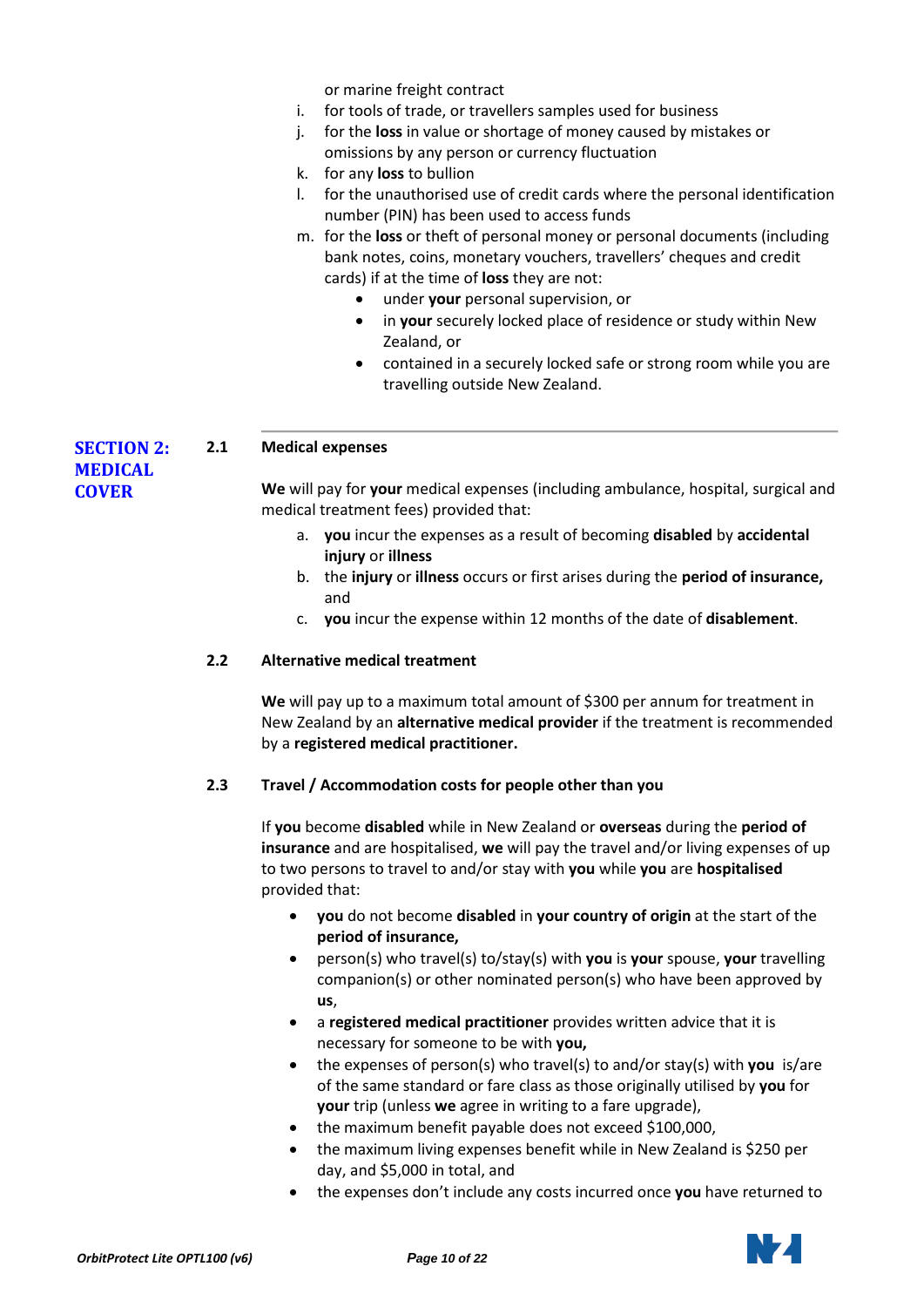#### **your country of origin.**

#### **2.4 Home nursing care whilst disabled**

<span id="page-10-0"></span>**We** will pay up to \$50,000 for the cost of care provided by a registered nurse (if this has been recommended by a **registered medical practitioner**) immediately following **your** discharge from a hospital after having had treatment covered by **us**.

#### **2.5 ACC payments in New Zealand**

<span id="page-10-1"></span>If **you** suffer an **injury** while in New Zealand **you** must first apply to ACC (Accident Compensation Corporation) for treatment. Where **your** costs are not fully met by ACC **we** may top up any payments to meet **your** incurred costs. However, **we will**  not make any payments where **you** do not take all reasonable steps to pursue **your**  claim through ACC. Where ACC provides cover for an **injury, you** must obtain their prior approval for the provision for treatment in hospital.

If **we** accept **your** claim **we** will pay the difference between what **you** are entitled to recover from ACC and what **you** are covered for under this policy.

If **your** claim is declined by ACC in all or in part, **we** may at our discretion pay **you**  for the incurred cost of treatment that are covered under this policy provided **you**  give **us** all necessary documentation showing that **your** claim has been declined, and any other relevant documentation from ACC .

#### **2.6 Your accommodation / travel**

<span id="page-10-2"></span>If **you** become **disabled overseas** during the **period of insurance**, **we** will pay for **your** additional travel and /or accommodation expenses while **you** are **disabled**, provided that the expenses:

- are a reasonable amount
- are of the same standard or fare class as those originally selected by **you** for **your** trip (unless **we** agree to a fare upgrade in writing), and
	- don't include any costs that **you** incur:
		- resuming **your** journey
		- after **you** have resumed **your** journey, or
		- once **you** have returned to New Zealand or returned to **your country of origin**.

#### **2.7 Evacuation / return home**

<span id="page-10-3"></span>If **you** become **disabled** while in New Zealand or **overseas**, during the **period of insurance** and agree to return to **your** country of origin, **we** will pay:

- for the travel expenses involved, and
- up to \$20,000 for your reasonable, necessary continuing medical costs incurred as a direct result of the medical event causing your disablement, for a period of up to 12 months, provided that the following conditions are met:
	- The **registered medical practitioner** who attends **you** at the time of the **disablement** provides written advice that the return or evacuation is necessary.
	- The return or evacuation is supported by **our** medical advice and considered necessary by **us.**
	- We agree to the destination that you return or evacuate to.

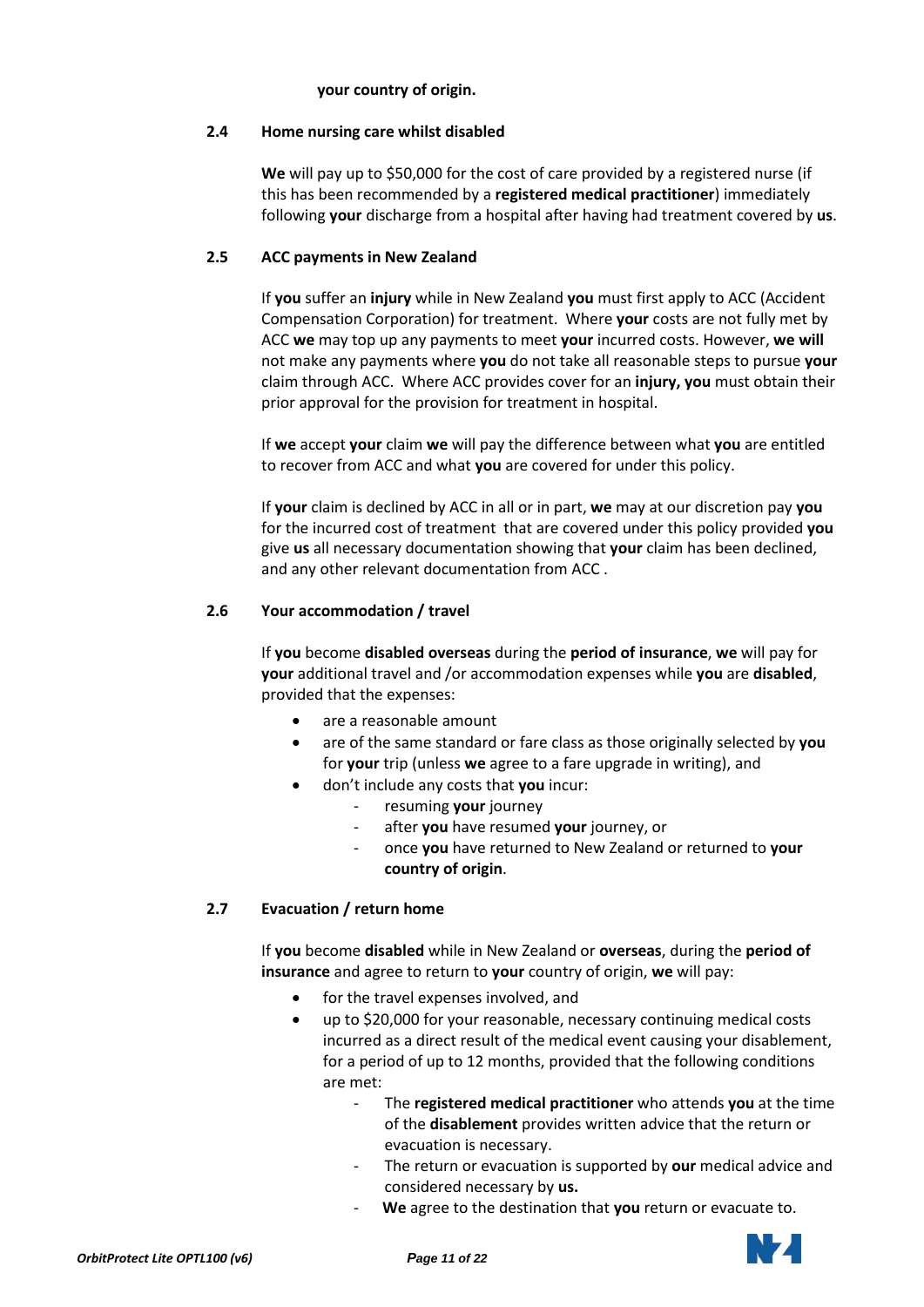- The travelling expenses that you incur are of the same standard or fare class as those originally selected by **you** for **your** trip (unless **we** agree to a fare upgrade in writing).
- **You** already have a return ticket between New Zealand and **your country of origin**.

#### **2.8 Return to New Zealand cover**

<span id="page-11-0"></span>If **you** wish to resume **your** original trip to New Zealand following a valid claim under Section 2 clause 7 (directly above), we will pay the reasonable additional costs of airfares to return **you** to the position **you** were in at the time in New Zealand prior to **your** claim, provided the following conditions are met:

- **Your** expatriation must take place within six months of the date of loss recorded on your claim for Section 2 clause 7.
- At least 50% or five days of the original period of insurance, whichever is the greater, was remaining when the event that necessitated **your** return occurred.

#### **2.9 Funeral and cremation**

<span id="page-11-1"></span>Should **your** death occur in New Zealand or **overseas**, but not in **your country of origin**, during the **period of insurance, we** will pay up to \$100,000 to cover:

- **your overseas** or New Zealand funeral or cremation costs, or
- the cost of returning **your** remains to **your country of origin**, including the reasonable travel costs of up to two people to accompany **your** remains back to **your country of origin**.

#### **2.10 Cash in hospital**

<span id="page-11-2"></span>If **you** are **hospitalised overseas** or in New Zealand, **we** will pay **you** \$100 for every 24 hours **you** are in **hospital** (up to a maximum of \$3,000 in New Zealand and \$10,000 if **overseas**), provided that **you** are hospitalised:

- because of a **disablement** that occurs or first arises during the **period of insurance,** and
- for at least 24 hours.

<span id="page-11-3"></span>This money will be paid directly to **you**.

#### **2.11 Accidental death**

**We** will pay **your** estate \$50,000 (if **you** are aged 16 years or over) or \$10,000 (if **you** are aged under 16 years) if **you** sustain an **injury** that results in **you**r death provided that:

- **your** death occurs within 12 months of the **injury** being sustained
- the **injury** occurs during the **period of insurance,** and
- the **injury** was sustained while in New Zealand or travelling **overseas.**

#### **2.12 Search and rescue**

<span id="page-11-4"></span>If **you** go missing in New Zealand or **overseas**, as a result of natural disaster or whilst undertaking an outdoor recreational activity during the **period of insurance**, **we** will contribute up to \$10,000 towards the cost of a private search for **you**, provided that:

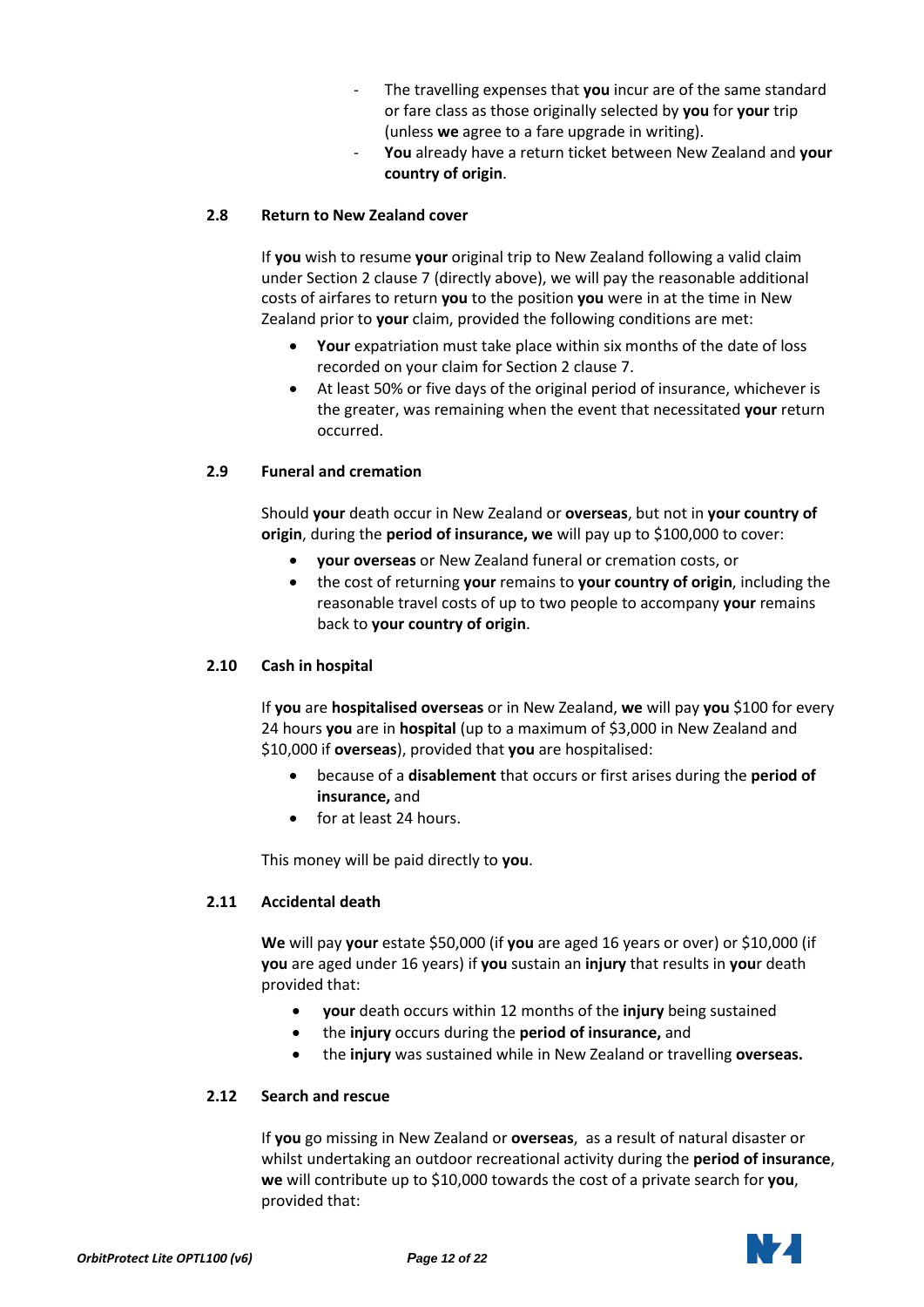- **your** next of kin asks for the search
- the search is approved by the local authorities, and
- the search begins within 72 hours of the official notification that **you** are missing.

#### **2.13 Emergency dental care**

<span id="page-12-0"></span>**We** will pay up to \$1,500 for **your** reasonable emergency dental treatment costs to **your** natural teeth, performed by a dentist providing these costs are incurred due to seeking treatment for:

- relief from sudden and acute pain by the application of antibiotics, temporary dressings or extraction, or
- **injury** to **your** teeth.

**We** do not pay for the extraction of:

- wisdom teeth
- baby teeth (primary teeth)

#### **2.14 Optical treatment**

<span id="page-12-1"></span>**We** will pay up to a maximum of \$250 for optical treatment, including the cost of prescription lenses and frames, if during the period of insurance **your** vision changes and **you** require optical aids. **We** do not pay for routine replacement of disposable contact lenses, or replacement frames if **you** already wear glasses and need new lenses due to vision change.

#### **2.15 What we will not pay for under Section 2**

<span id="page-12-2"></span>**We** will not provide **you** with cover:

- a. If **you** travel against medical advice.
- b. If **you** travel for the purpose of obtaining medical treatment.
- c. For ongoing medical costs in excess of \$20,000 if **you** become **disabled**  but decide not to return **your country of origin**, when our medical advisors believe it is safe for you to do so.
- d. If you take any action contrary to the advice of a registered medical practitioner who attends **you** if **you** become **disabled.**
- e. For any ongoing maintenance treatment of **pre-existing conditions** whether or not the condition has been approved and noted on the policy.
- f. For physiotherapy therapy to treat a **disablement,** unless this is recommended in writing by the treating **registered medical practitioner.**
- g. For any medical, hospital or dental treatment provided to **you** in **your country of origin** unless this treatment is provided after **you** have been medically evacuated and the costs are **approved** by **us** in writing (and then for an amount not exceeding \$20,000), or unless **you** have temporarily returned to **your country of origin** for less than 40 days and are **disabled** by **injury** or **illness** occurring in **your country of origin**, during the **period of insurance** (and then for an amount not exceeding \$250,000).
- h. If **you** elect not to follow the rehabilitation plan provided by **us**.

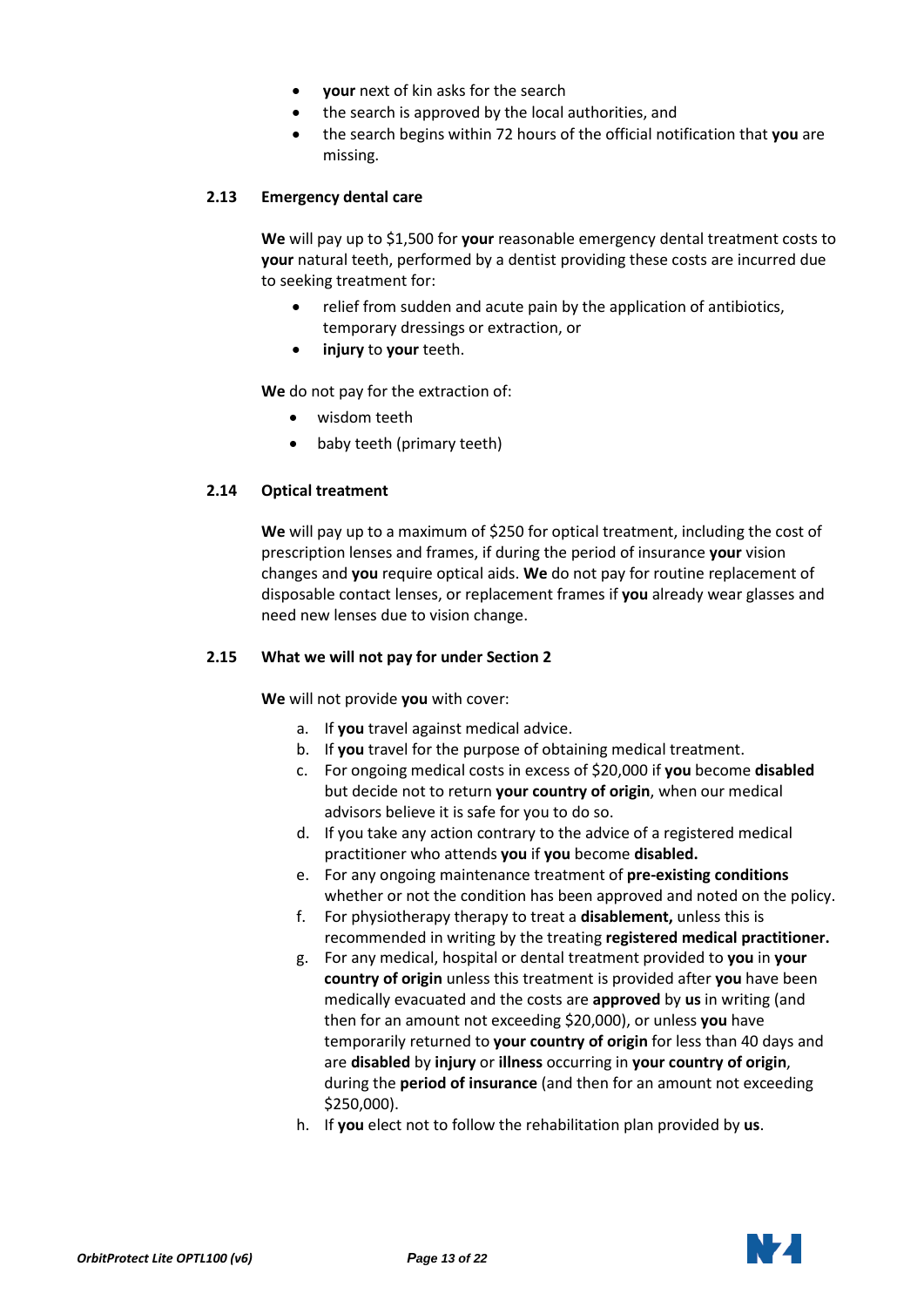#### **3.1 Accommodation / travel**

<span id="page-13-0"></span>**SECTION 3: DISRUPTED TRAVEL COVER**

<span id="page-13-1"></span>We will pay up to \$10,000 for any reasonable, unexpected accommodation, meals and /or travel expenses **you** incur **overseas** because of the following disruptions, provided that they occur during the **period of insurance**:

- **Your** carrier cancels, cuts short, delays, or diverts a scheduled service because of riot, strike, civil commotion, hijack, natural disaster, collision or severe weather conditions.
- **You** lose your passport or travel documents.
- **You** innocently or unknowingly breach any quarantine regulation.
- Your carrier is involved in a railway, motor vehicle, marine or aircraft accident, and the carrier provides written evidence of this.
- **Your** travelling companion becomes **disabled.**

### **3.2 Hijack allowance**

<span id="page-13-2"></span>If the public transport on which **you** are travelling is seized both forcibly and violently during the **period of insurance** for the purpose of theft, extortion, propaganda or other illegal reason, **we** will pay you a distress allowance of \$500 every 24 hours spent detained, up to a total amount of \$10,000.

### **3.3 Early return home**

<span id="page-13-3"></span>If **you** must return to **your country of origin** because of any of the following events, **we** will pay up to \$100,000 for **your** reasonable, additional travel costs, provided that the event occurs during the **period of insurance**:

- The unexpected death or sudden **disablement** of a close **relative** who lives in, and is a permanent resident of, **your country of origin,** provided such person is 70 years of age or less.
- The educational course **you** are enrolled in within New Zealand is unforeseeably terminated for reasons outside **your** control and no reasonable alternative course is available in New Zealand.

#### **3.4 Missed connection**

<span id="page-13-4"></span>**We** will pay up to \$10,000 to cover the cost of transport and other services **you** use to connect **you** with **your** scheduled transport if you:

- are travelling to a special event (such as educational examinations, a sporting event, conference or wedding) that cannot be delayed solely because of **your** late arrival, and
- miss the connection with **your** scheduled transport during the **period of insurance** because **your** journey is interrupted by **accidental** circumstances beyond **your** control.

#### **3.5 Legal costs**

<span id="page-13-5"></span>**We** will pay up to \$10,000 to cover legal costs **you** incur because of:

- false arrest by any government or foreign power, or
- wrongful detention by any government or foreign power during the **period of insurance,** provided that this does not occur in **your country of origin**.

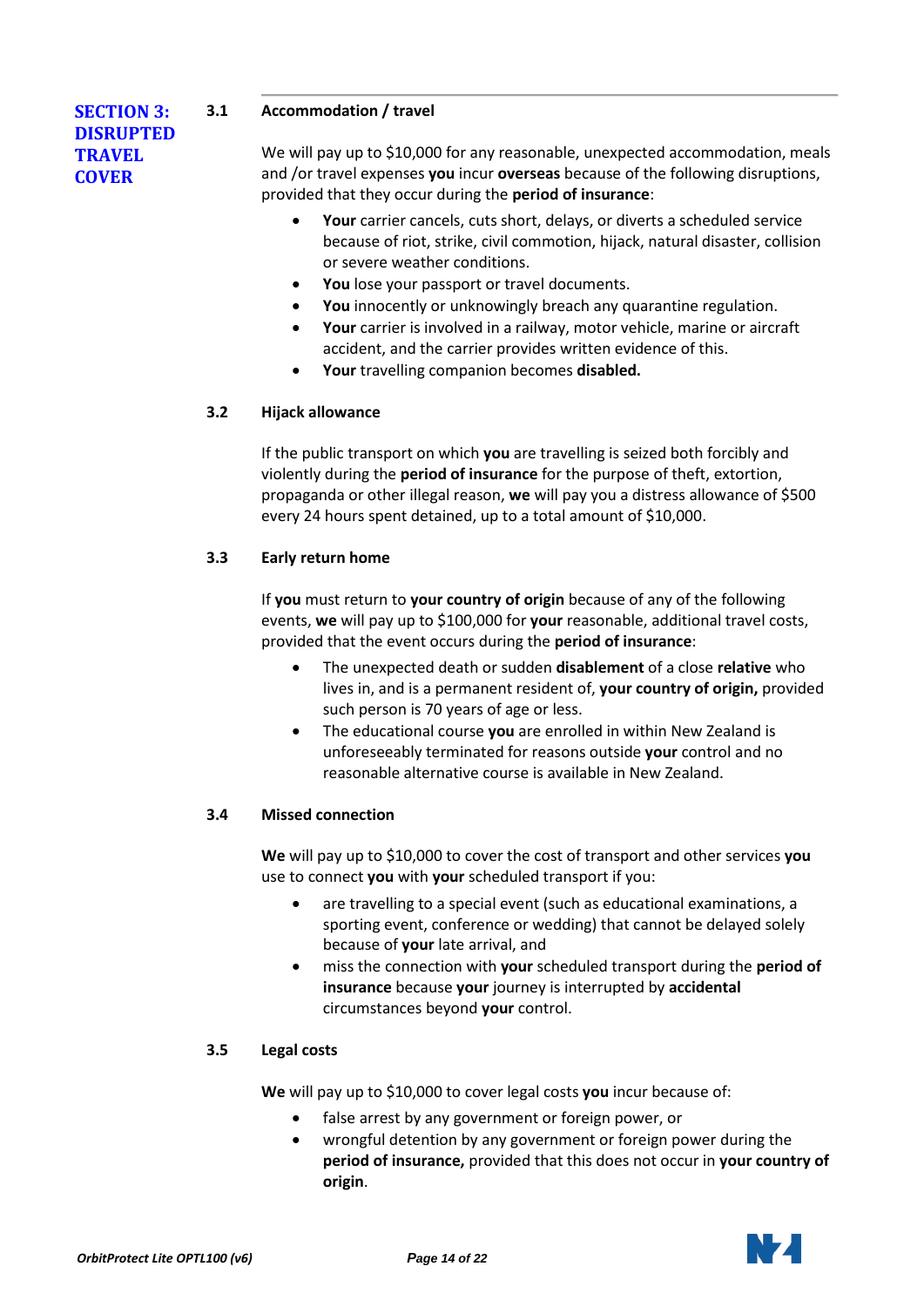#### **3.6 Travel delay**

<span id="page-14-0"></span>**We** will pay up to \$3,000 to cover travel, accommodation and meal costs **you** incur at **your** point of departure in **your country of origin** and or on **your** outward journey from New Zealand to **your country of origin** because of a delay to **your** scheduled transport during the **period of insurance**, provided that the delay:

- is **accidental**, and
- beyond **your** control, and
- exceeds six hours.

#### **3.7 Clothing and toiletries**

<span id="page-14-1"></span>If when travelling **overseas you** need to purchase essential items of clothing and toiletries because **your** total **luggage** has been delayed, misdirected or temporarily misplaced by a carrier during the **period of insurance** for more than six continuous hours, **we** will pay you up to \$200, provided **you** supply written confirmation from the carrier responsible and receipts for the essential clothing and toiletries **you** purchase.

#### <span id="page-14-2"></span>**SECTION 4: 4.1 What we will pay**

**LOSS OF DEPOSITS**

<span id="page-14-3"></span>**We** will reimburse **you** up to \$100,000 the non-refundable, unused portion of travel, accommodation, educational fees or other deposits paid for in advance by **you** if **you** are unable to undertake **overseas** travel or need to cancel **your** study in New Zealand during the period of insurance because:

- a. of the unforeseen death or serious **disablement** by **injury** or **illness** of a **relative** aged 70 years or less happening after **you** have left **your country of origin**; or
- b. **you** suffer accidental **injury** or **illness**; or
- c. of any other unforeseen circumstance which is not excluded elsewhere in this policy and which is outside of **your** control.

#### **4.2 What we will not pay for under Section 4**

<span id="page-14-4"></span>**We** will not cover any losses **you** incur if **your** journey is cancelled because of the following reasons:

- a. The financial failure of any of the following:
	- travel agent, travel wholesaler, booking agent
	- tour organiser
	- airline or other transport provider
	- car rental agency
	- accommodation provider
	- tour or cruise operator.
	- **your eligible education provider**.

This exclusion extends to include the financial failure of any person, company or organisation with whom any of the above deal with. The term "financial failure" shall mean bankruptcy, provisional liquidation, liquidation, insolvency, appointment of a receiver or administrator, entry into a scheme of arrangement, statutory provision or anything of a similar nature.

- b. Any act or omission by a travel agent.
- c. Delays caused by carriers or rescheduling.

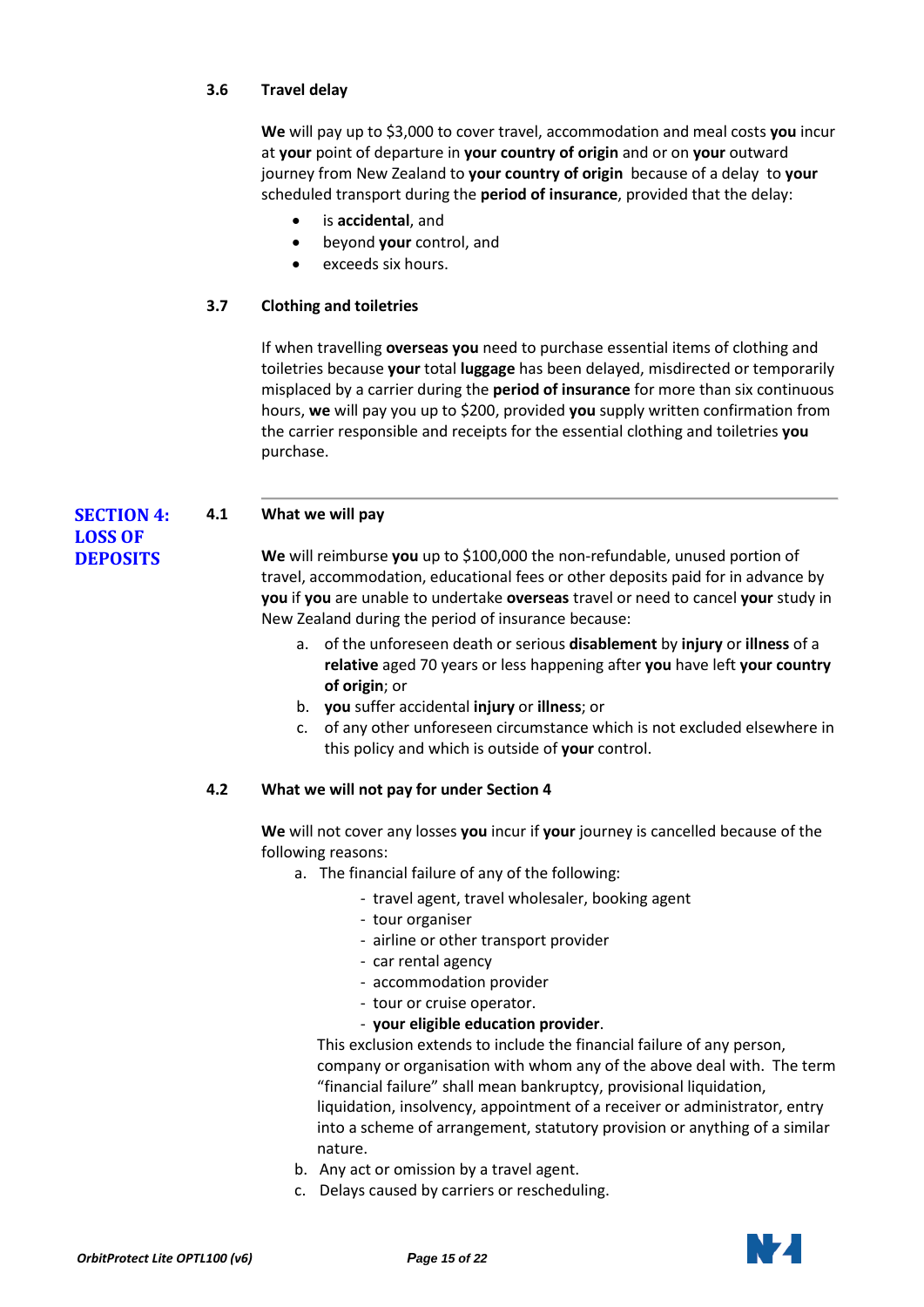- d. Prohibition or regulation by any government, **your** business, financial or contractual obligations, or those of any **relative**.
- e. **Your** change of plans or decision not to travel or take up any pre-booked education study course.

<span id="page-15-1"></span>An **excess** of \$50 in total applies to this section for any 1 claim.

#### **5.1 Death, injury and loss of property**

**We** will pay all sums that **you** are legally liable to pay as compensation for an **accidental**:

- a. death
- b. **injury** (including **illness**), and/or
- c. **loss** of property that occurs while **you** are in New Zealand or **overseas** during the **period of insurance**.

<span id="page-15-2"></span>The maximum amount **we** will pay is \$2,500,000.

#### **5.2 Legal costs**

Where there is cover under subsection 1 above, **we** will pay:

- a. all legal costs awarded to any claimant against **you,** and
- b. any other reasonable legal costs that **you** incur up to \$2,500,000.

<span id="page-15-3"></span>The maximum sum insured **we** will pay in section 5: 1 and 2 is \$2,500,000 in total.

#### **5.3 What we will not pay for under Section 5**

**We** will not pay any damages, compensation or legal costs for any liability arising from or connected with:

- a. the death, **injury**, or **illness** of **you** or any member of **your** family, or any person employed by **you**
- b. the **loss** of property that is owned by **you** or any member of **your** family, or any person employed by **you**
- c. the **loss** of any property that is in **your** custody or control, unless it is property owned by **your eligible education provider** or **your** landlord or homestay and then limited to \$500,000
- d. any agreement **you e**nter into, unless **you** would have been liable anyway, even without the agreement
- e. the ownership, possession or operation of (whether by **you**, any member of **your** family, or any person employed by **you**) of any mechanically propelled vehicle, or any aircraft or watercraft
- f. any land or building that is owned by **you** or any member of **your** family, or any person employed by **you**
- g. **your** business, trade or profession, including professional advice given by **you**, or any person employed by **you**
- h. seepage, pollution or contamination.

In addition there is no cover for:

- i. judgements given by a Court outside New Zealand, unless the Court is in the **overseas** country where the **accident** giving rise to the liability occurs
- j. liability that **you** agree to, unless that liability would have been



<span id="page-15-0"></span>**SECTION 5: PERSONAL LIABILITY COVER**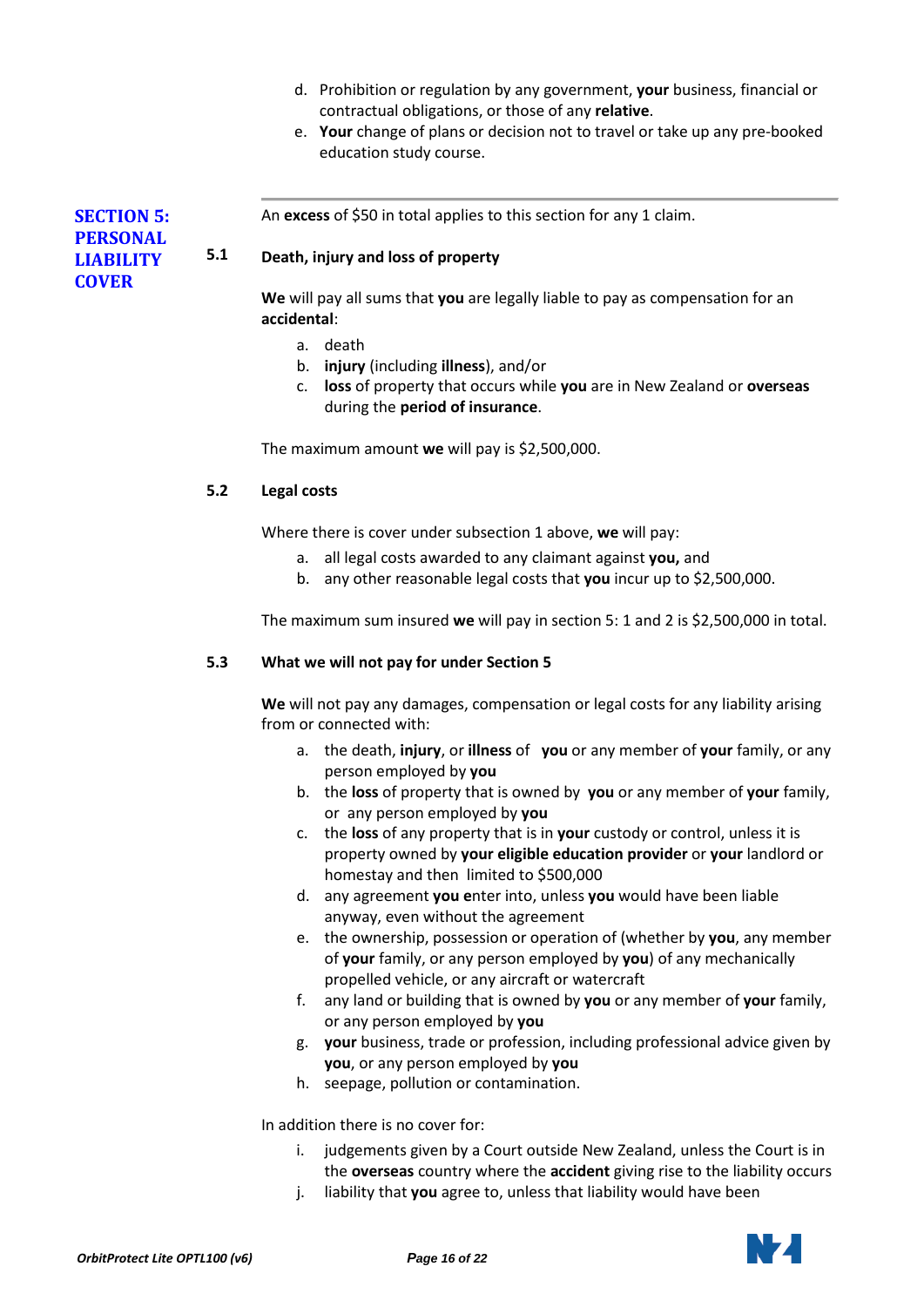established even if **you** had not agreed to it, or

k. punitive or exemplary damages awarded against **you**.

<span id="page-16-0"></span>**SECTION 6: GENERAL EXCLUSIONS APPLYING TO THIS POLICY**

**6.1** The following exclusions (things that are not covered) apply to all sections of the policy. They are in addition to the specific exclusions shown in each section.

**We** will not pay claims that arise directly or indirectly from any of the following events, actions or situations:

- 1. **Pre-existing medical conditions**, unless **you** apply for cover of a **pre-existing medical condition**, and **our** approval number is noted on **your** Certificate of Insurance. **You** can only apply for cover for **pre-existing medical conditions** for **yourself**. This exclusion will not be removed from **your** policy, as it remains in force for all other persons (including **relatives** and business partners).
- 2. Childbirth or pregnancy unless they arise from medical complications that occur before the end of the 20<sup>th</sup> week of your pregnancy (based on the estimated confinement date provided by **your registered medical practitioner).**
- 3. **Your** failure to act in a responsible manner and take all reasonable efforts to:
	- safeguard **your** property
	- avoid **accidental injury**
	- minimise any claim under this policy, and
	- avoid a claim under this policy by heeding a warning communicated by the general mass media about an intended strike, riot or civil commotion.
- 4. Motor cycling, if the driver does not hold a current New Zealand motor-cycle licence (whether or not a license is required in the country where the cycle is ridden).
- 5. Sporting activities undertaken professionally.
- 6. Diving, involving the use of any artificial breathing apparatus, unless **you**:
	- hold an open water diving license, or
	- are under the direct supervision of a qualified diving instructor.
- 7. Travelling in or through the air, other than as a passenger of a fully licensed passenger carrying aircraft operated by an airline or air-charter company.
- 8. Mountaineering or rock climbing (but not hiking), or pot holing, which requires the use of climbing equipment, or involves abseiling.
- 9. Ocean yachting or blackwater rafting.
- 10. Skiing or snowboarding outside designated ski-field areas, or in areas within designated ski fields that are closed because of adverse conditions.
- 11. Manual employment while in New Zealand or **overseas** unless **we** have given **our** approval in writing. **We** give our approval to **you** in respect to employment **you** undertake in New Zealand for the following work categories: i. retail

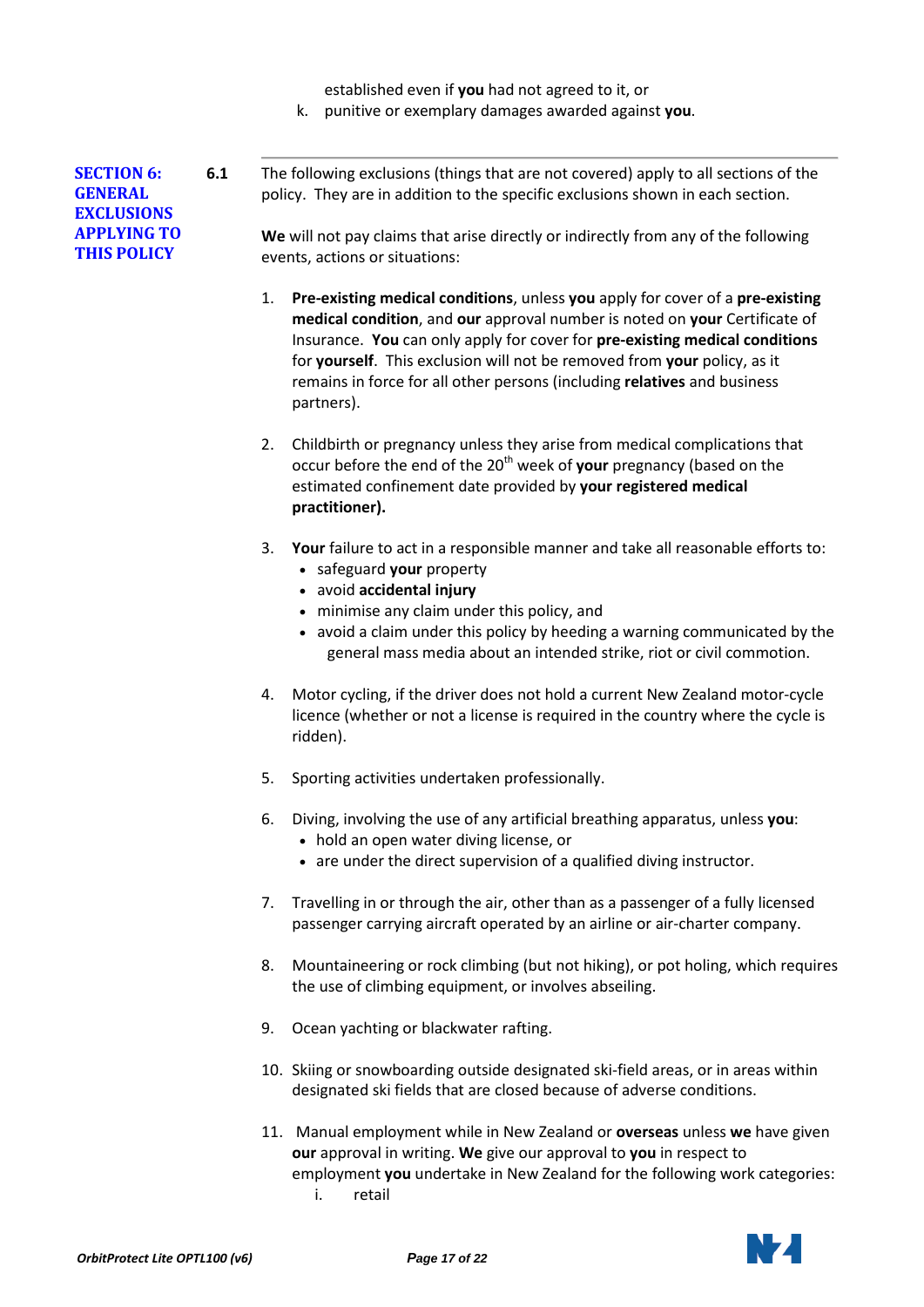- ii. accommodation<br>iii. pubs. taverns an
- pubs, taverns and bars
- iv. cafes and restaurants
- v. horticulture
- 12. Suicide, attempted suicide, sexually transmitted disease, or any situation or action when under the influence of alcohol or non-prescribed drugs. Medical costs associated with the treatment of depression, anxiety, mental or nervous disorders are limited to a maximum sum insured of \$5,000.
- 13. Human Immunodeficiency Virus (HIV) and or HIV-related illness including:
	- Acquired Immune Deficiency Syndrome (AIDS), and/or
	- any mutant derivative or variations of HIV.
- 14. Loss of enjoyment, financial loss or any other loss that is not covered specifically in this policy.
- 15. War or warlike activities, invasion, act of foreign enemy, civil war, revolution, insurrection, military power; nuclear reaction, contamination by nuclear weapons, nuclear material or radioactivity.
- 16. Confiscation, detention, or destruction by customs or other authorities.
- 17. Any breach or any prohibition or regulation of any government relating to immigration or travel (including failure to obtain a passport or visa).
- 18. Act of Terrorism means either
	- i. Act of Terrorism meaning an act, including but not limited to the use of force or violence and/or threat thereof, of any person or group(s) of persons, whether acting alone or on behalf of or in connection with any organisation(s) or government(s), which from its nature or context is done for, or in connection with, political, religious, ideological, ethnic or similar purposes or reasons, including the intention to influence any government and/or to put the public, or any section of the public in fear. This exclusion does not apply to Section 2 (Medical Cover) subsections 1 to 9 inclusive or
	- ii. An act involving the use or release or the threat thereof of any nuclear weapon or device or chemical or biological agent.

#### **7.1 What you must do first**

<span id="page-17-0"></span>**SECTION 7: MAKING A CLAIM ON THIS INSURANCE**

- <span id="page-17-1"></span>As soon as **you** are aware of any event that is likely to result in a claim under any section of this policy, **you** must follow all instructions listed below that apply to **you**.
	- a. Contact **us** on 0800 478 833 or +64 3 434 8151 reverse charge (if **overseas)** if **you**:
		- are going to be hospitalised
		- plan to cut short or alter **your** travel arrangements because of any medical condition, or
		- have lost all **your luggage** or money.
	- b. Notify **us** as soon as possible (or at the latest within 21 days).
	- c. Take prompt steps to minimise any **loss** or liability, and avoid any further **loss** or liability.

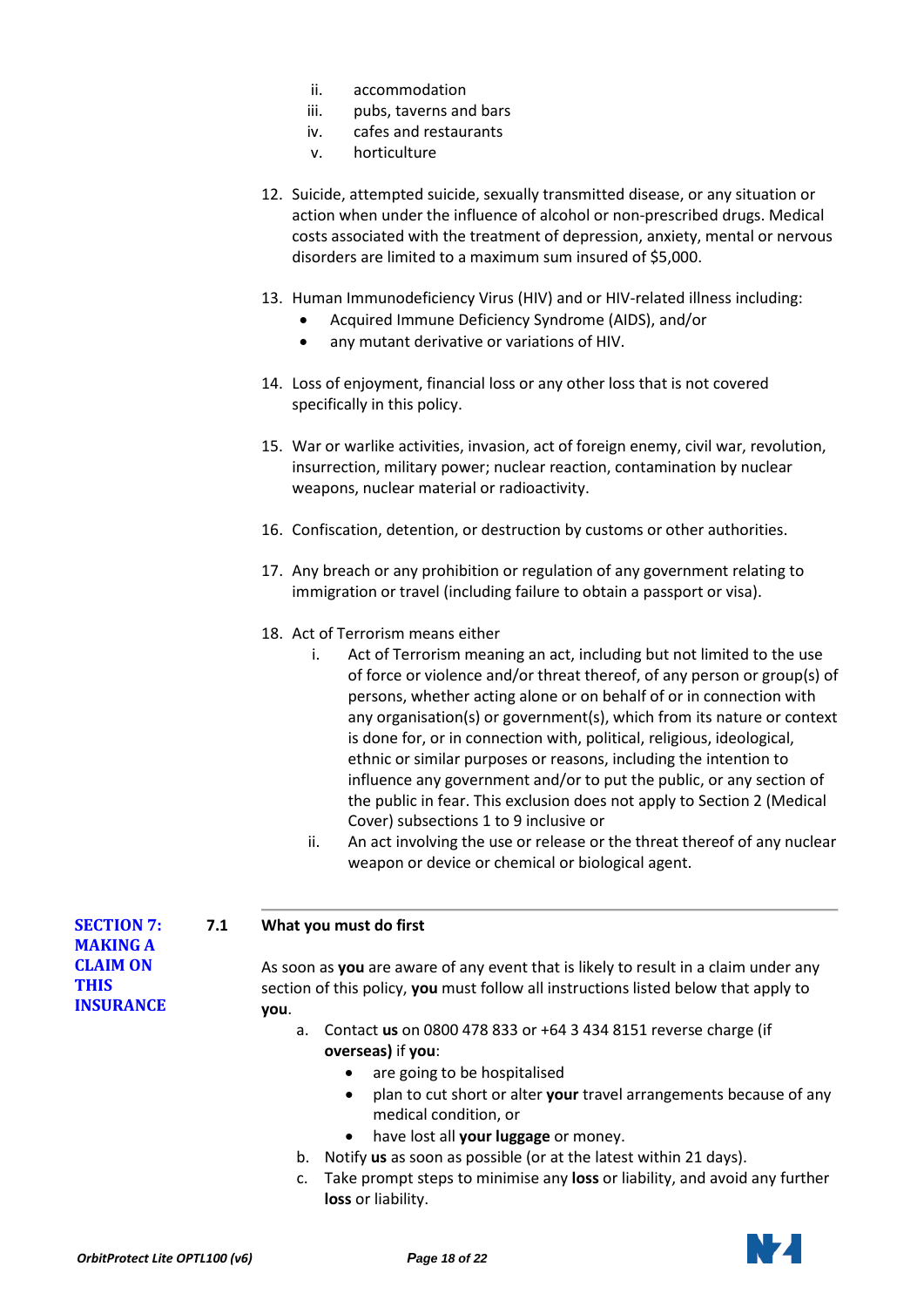- d. Lay a complaint with the Police or relevant authorities if **you** suspect that **you** have been the victim of burglary, theft, arson or intentional damage.
- e. Inform the Police or relevant authorities about any **loss** of property.
- f. Take reasonable steps to obtain details of any other person, property or vehicle involved, and witnesses.
- g. Lodge a written claim against any person, party, hotel or transport provider that may be legally liable.
- h. In the case of **injury** within New Zealand covered by the Injury Prevention Rehabilitation and Compensation Act 2001, **you** must take all necessary steps to make and follow up a claim with the ACC.
- i. Obtain an "Irregularity Report" from Transport providers where they are responsible for **your** loss or damage to **your luggage.**

To make a claim under this policy, **you** must then follow the instructions provided under The Claims Process section in this policy.

#### **7.2 What you must not do**

#### <span id="page-18-0"></span>**You** must not:

- a. admit responsibility for any **accident**
- b. dispose of any property that **you** intend to claim for, or
- c. say or do anything that may prejudice **our** ability to:
	- i. defend any claim made against **you**, or
	- ii. make recovery from any other person who may be responsible for **your** claim.

#### **7.3 The claims process**

<span id="page-18-1"></span>a. Making the claim

To make a claim, **you** must:

- i. fully complete **our** Claim Form (online at www.orbitprotect.com) as soon as possible
- ii. give **us** free access to examine and assess the claim
- iii. provide any other information or assistance that **we** reasonably request to support **your** claim
- iv. send any letter of demand or court documents that **you** receive relating to the claim to **us** immediately
- v. provide a statutory declaration to verify the claim (if **we** request it)
- vi. submit to examination under oath by any person **we** nominate (if **we** request it), and
- vii. authorise disclosure to **us** of any personal information about **you** held by any other parties, which is relevant to the claim.

After **you** have made a claim, **we** have the sole right to act in **your** name and on **your** behalf to negotiate, defend or settle any liability. If **we** do this, it will be at **our** expense.

**We** may decide at any time to pay **you**:

- the total sum insured under "Section 5 Personal Liability Cover", or
- any lesser amount for which a claim against **you** can be settled as full settlement of any claim under that Section.

If **we** do this, **we** have no further liability to **you**, except for any legal costs **you** have incurred up to the time of **our** payment.

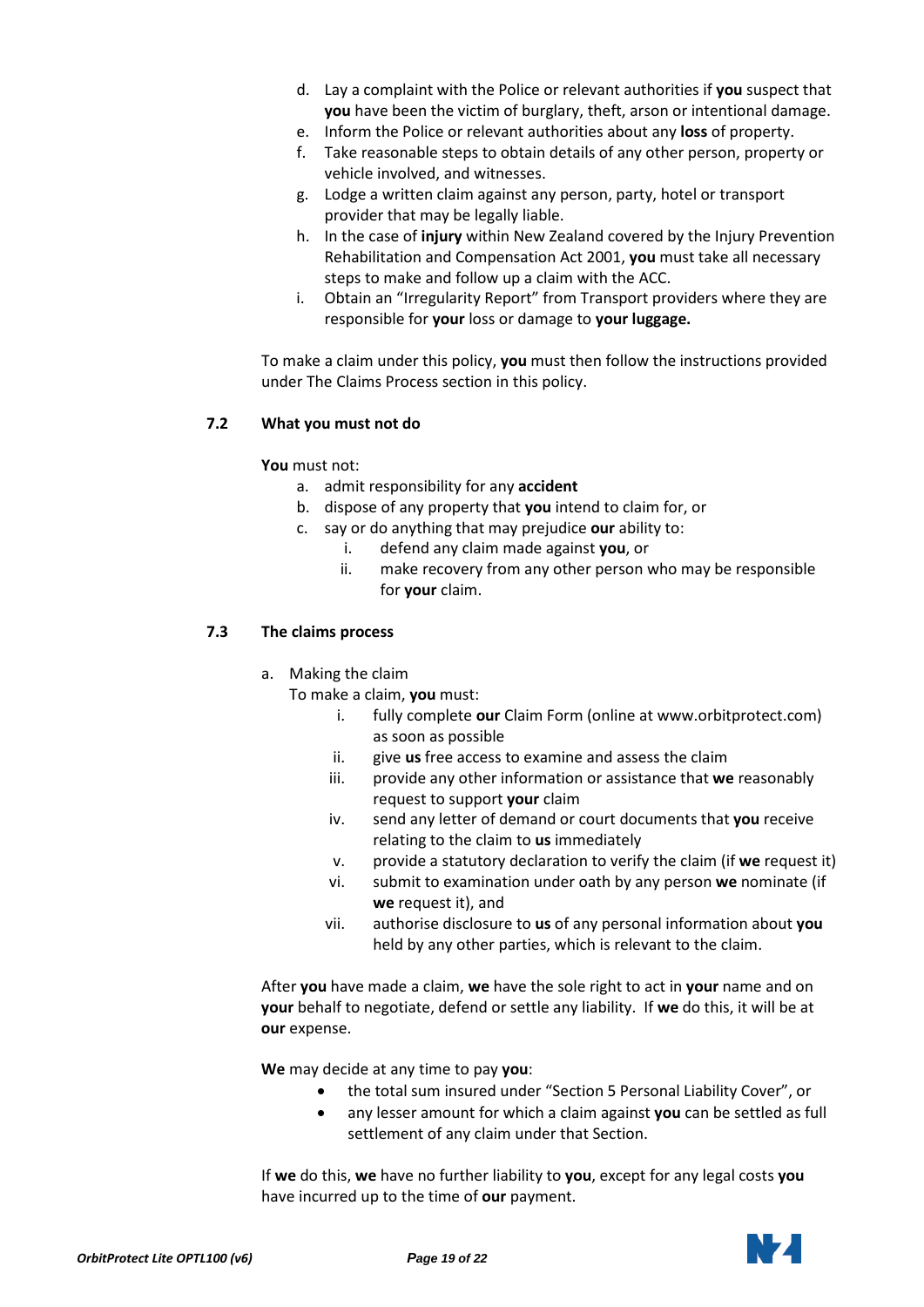b. Once the claim is accepted

After **we** have received a claim under this policy, **we** have the right to take over (in full) any legal rights of recovery **you** have. If **we** do this, **we** may exercise these rights for **our** own benefit, and at **our** own expense, and **you** must fully cooperate to allow **us** to do this.

If any lost or stolen property for which **we** have paid a claim is later found or recovered, **you** must:

- tell **us** immediately, and
- hand the property over to **us** if **we** request it.

**We** have the right to keep any property for which **we** have paid a claim, including any proceeds of its sale.

<span id="page-19-0"></span>**SECTION 8: 8.1 How can you cancel this policy?**

> <span id="page-19-1"></span>**You** can cancel this policy at any time by giving **us** notice, as explained under "Giving Notice". Upon cancellation of this policy by **you**, **we** will retain the proportion of the premium for the period the policy was in force and refund any unused premium less a charge, being 15% of the original table premium and any administration or documentation fee, retained for administration.

#### **8.2 How can we cancel this policy?**

<span id="page-19-2"></span>**We** can cancel this policy by giving **you** 14 days' notice in writing. If **we** do this, the cancellation will take effect at 4.00 p.m.14 days after the date of the notice.

The first day of this 14 day period will be the day that the notice is delivered or posted by **us**.

**We** will refund to **you** all of the unused part of any premium **you** have already paid.

#### <span id="page-19-3"></span>**8.3 Giving notice**

a. If **you** give notice to **us:**

Any notice about this policy that **you** give to **us** must be:

- in writing, and
- delivered or posted to **us**.
- b. If **we** give notice to **you:**

Any notice about this policy that **we** give to **you** must be:

- in writing, and
- e-mailed or delivered to **you** by post.

<span id="page-19-4"></span>**SECTION 9: 9.1 Your general obligations**

**GENERAL CONDITIONS**

**CANCELLING THIS POLICY**

> <span id="page-19-5"></span>As well as the specific conditions and obligations explained in the different sections of this policy, there are also general obligations that apply to all sections. These are listed below:

a. **Your** obligation to meet all conditions and obligations

**You** must comply with all the conditions and obligations of this

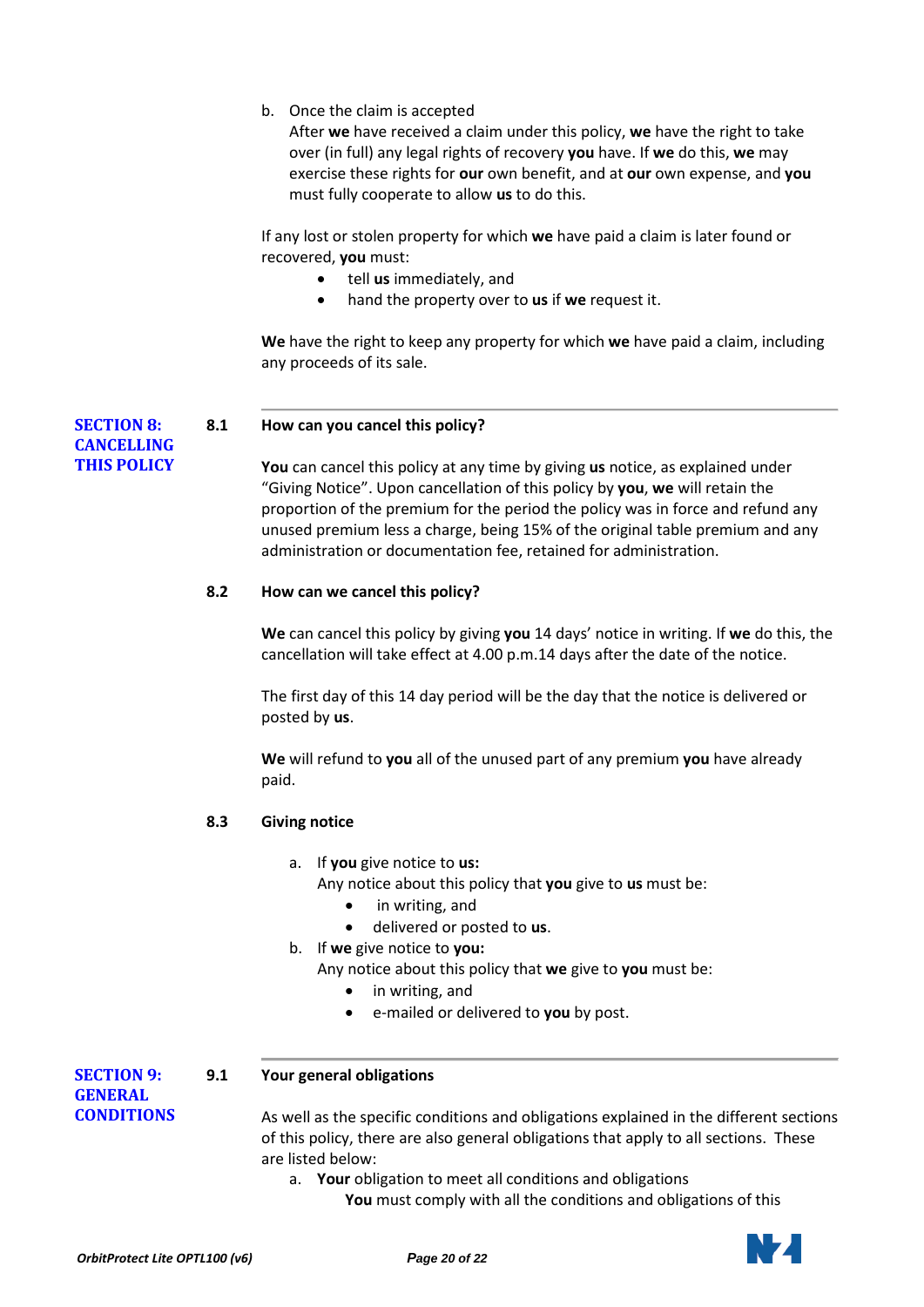contract. If **you** don't, we will not pay your claim.

b. **Your** obligation to tell the truth

**You** must ensure that all statements **you** make on the following forms (or any other statements, declarations or information that **you** supply to support them) are true and correct:

- the application or proposal form, and
- the claim form.
- c. **Your** obligation to avoid **loss** or liability
	- i. **You** must take reasonable care at all times to:
		- make sure that all property covered by this policy is kept safe and protected from possible **loss,** and
		- avoid any **accident** for which **you** could be held legally liable.
	- ii. **You** must not intentionally or recklessly cause **loss**:
		- to any property covered by this policy, or
		- for which **you** could be held legally liable.
	- iii. **You** must not allow or permit anyone else to cause **loss** or liability in any way.

Some sections of this policy can cover other people as well as **you**. To gain the benefit of any cover, they must also meet all the relevant conditions and obligations that **you** are required to meet.

#### **9.2 Policy limits**

<span id="page-20-0"></span>Where a sum insured is shown in any section of this policy, that amount is the most **we** will pay under that section.

<span id="page-20-1"></span>All sums referred to under this policy are in New Zealand dollars.

#### **9.3 Goods and services tax (GST)**

Where any part of this policy specifies any of the following:

- a. sum insured,
- b. **excess,**
- c. sub-limits,
- d. maximum amount payable for any item or type of property, or
- e. maximum amount payable for any type of **loss,**

<span id="page-20-2"></span>then these amounts include GST.

#### **9.4 Fraud**

**We** are not liable to pay any claim if **you**, or anyone authorised by **you**, uses fraudulent means to:

- a. arrange or extend this policy, or
- b. make any claim against the policy.

#### **9.5 Acts of Parliament**

<span id="page-20-3"></span>Where this policy refers to any Act of Parliament, it includes any regulations and amendments to that Act. It also includes any replacement Act or Regulation.

#### <span id="page-20-4"></span>**9.6 Insurance Law Reform Acts**